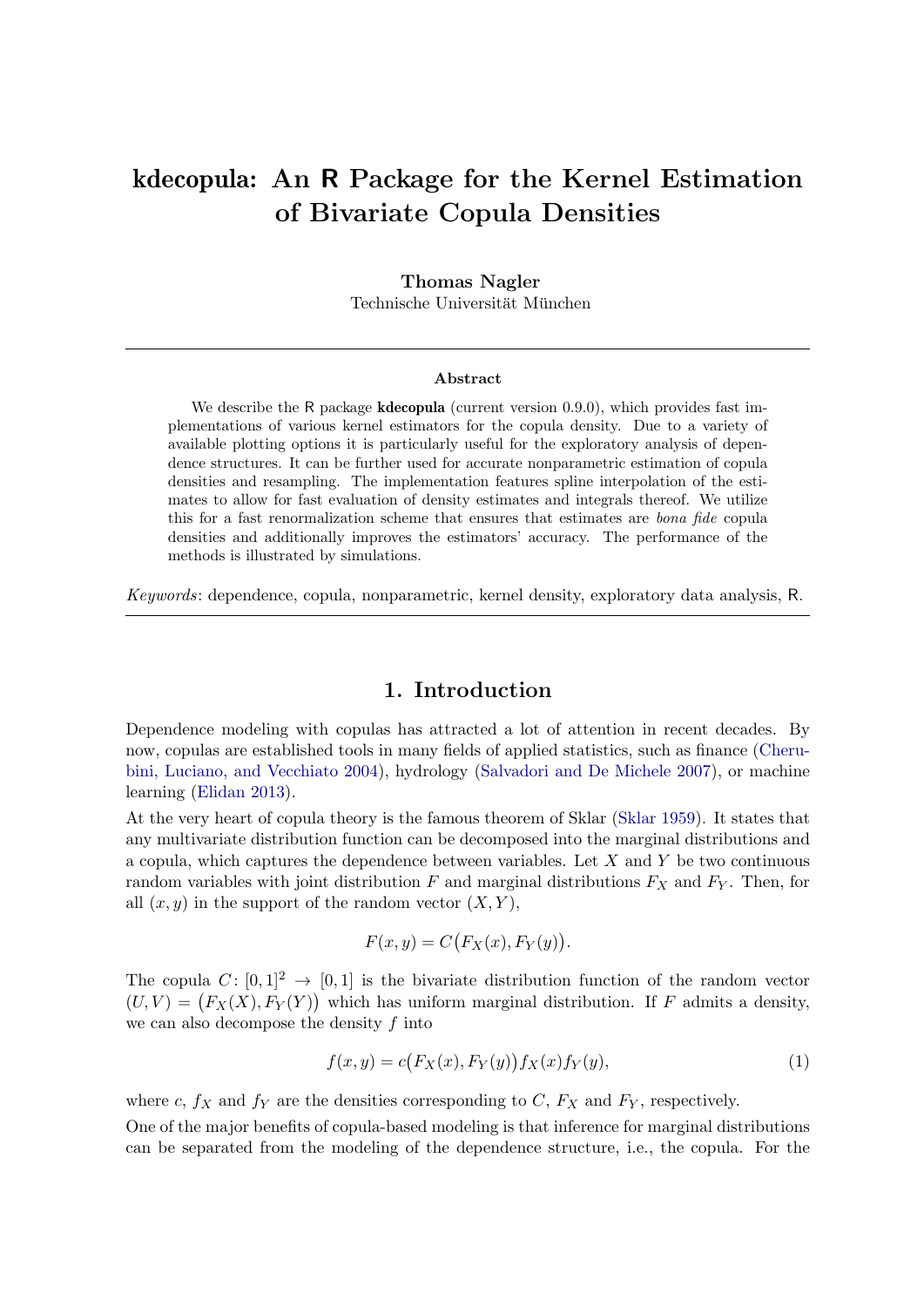estimation of the copula density  $c$ , it is most common to take a two-step approach: First, obtain estimates  $\hat{F}_X, \hat{F}_Y$  of the marginal distributions. A convenient and flexible way to do this is to use the empirical distribution function as an estimator. Second, define *pseudo*observations  $(\widehat{U}, \widehat{V}) = (\widehat{F}_X(X), \widehat{F}_Y(Y)).$  The copula density is then estimated as the joint density of  $(\widehat{U}, \widehat{V})$ .

Often, one assumes a parametric model for the copula density  $c$  and estimates its parameters by maximum-likelihood. Although there is a large variety of parametric copula models, they notoriously lack flexibility and bear the risk of misspecification. Nonparametric density estimators remedy these issues. But since copulas live on a bounded support — the unit hypercube — estimators have to be carefully tailored to this problem.

A specific class of nonparametric density estimators are kernel estimators. They are a popular tool for exploratory data analysis and widely used in many disciplines (e.g., [Aitken and Lucy](#page-18-2) [2004;](#page-18-2) [Kie, Matthiopoulos, Fieberg, Powell, Cagnacci, Mitchell, Gaillard,](#page-19-0) and Moorcroft [2010\)](#page-19-0). The package kdecopula implements several bivariate kernel copula density estimators that have been proposed in recent years. In a nutshell, the package provides methods for:

- estimation,
- bandwidth selection,
- simulation,
- visualization.

There exist two alternative methods for the kernel estimation of copula densities in R ([R](#page-20-2) [Core Team 2016\)](#page-20-2): the function kcopula from the ks package [\(Duong 2014\)](#page-18-3) implements an estimator that glues together two independent kernel estimates for the center and boundary of the unit square; the function npcopula from the np package [\(Hayfield and Racine 2008\)](#page-19-1) derives the copula density from an estimate of the joint distribution (as proposed by [Racine](#page-20-3) [2015\)](#page-20-3). However, these implementation do not reflect the numerous specialized contributions on the topic. Our package closes this gap by implementing state-of-the-art methods for kernel copula density estimation. The implemented methods are substantially more accurate than existing implementations. Additionally, the package provides a normalization algorithm which ensures that estimates are a bona fide copula densities and further improves the accuracy.

Apart from kernel estimators, [Schellhase](#page-20-4) [\(2014\)](#page-20-4) implemented nonparametric copula density estimators based on penalized likelihood estimation in the pencopula package (using B-splines or Bernstein polynomials). The extension penDvine [\(Schellhase 2015\)](#page-20-5) provides a convenient version with automatic bandwidth selection. A comparison with our implementation will show that these estimators are only competitive when the dependence is weak. The author is not aware of any software implementations for nonparametric copula density estimation outside of R.

In [Section 2,](#page-2-0) we give a review of kernel copula density estimators and point to the relevant literature. [Section 3](#page-4-0) describes the functionality of the package and gives examples for its use. In [Section 4,](#page-10-0) we give background on the implementation of the estimators using spline interpolation for fast evaluation and renormalization of the estimates. The statistical accuracy of the estimators in this package and other nonparametric copula density estimators (see previous paragraphs) is compared in [Section 5.](#page-14-0) A summary is given in [Section 6.](#page-17-0)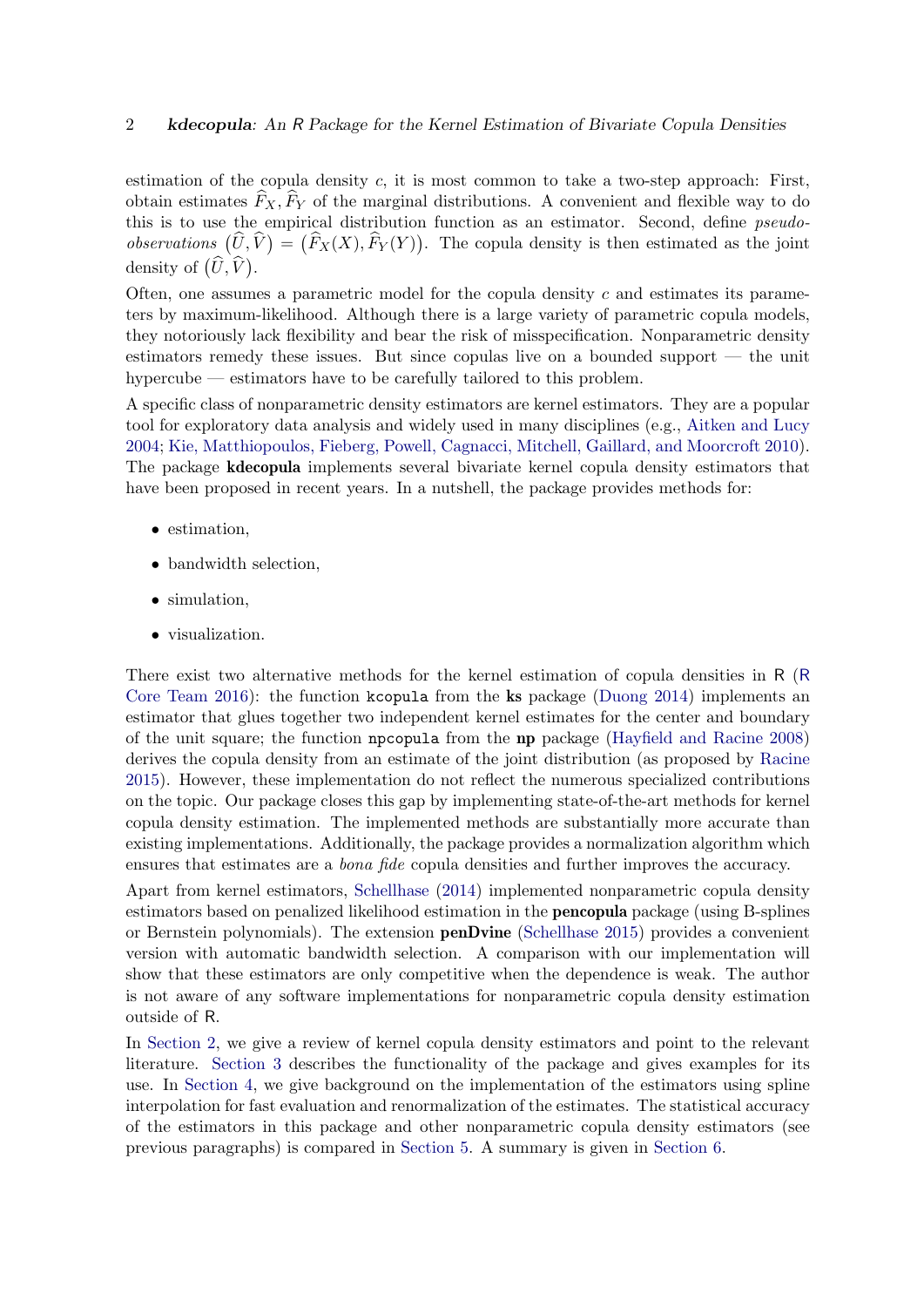<span id="page-2-1"></span>

Figure 1: The data augmentation process. The set in (b) is obtained by reflecting all original data points w.r.t. to all corners and edges.

# 2. Kernel estimators of the copula density: a review

<span id="page-2-0"></span>This section will review different approaches to kernel estimation of the copula density. As is common in the literature, we focus on the bivariate case.

Assume we have *iid* observations  $(U_i, V_i)$ ,  $i = 1, \ldots, n$ , from a bivariate copula C and are interested in the estimation of the corresponding density  $c(u, v)$ . One could apply the usual kernel density estimator to this problem:

$$
\widehat{c}_n(u,v) = \frac{1}{n} \sum_{i=1}^n K_{b_n}(u - U_i) K_{b_n}(v - V_i), \qquad (u,v) \in [0,1]^2,
$$

where we used the notation  $K_b(\cdot) = K(\cdot/b)/b$ . The kernel function K is typically assumed to be a symmetric, bounded probability density function on  $\mathbb{R}^2$  and  $b_n > 0$  is the smoothing or bandwidth parameter. There is a problem, however. The estimator will put a considerable amount of probability mass outside of the unit square. This implies that  $\hat{c}_n$  is not a density function on  $[0,1]^2$ , because it does not integrate to one. The estimator will additionally suffer from severe bias at the boundaries (see, e.g., [Charpentier, Fermanian, and Scaillet 2006\)](#page-18-4). Three different approaches to tackle this problem have emerged. All three techniques arose initially in the context of univariate kernel density estimation on the unit line. The following sections explain the ideas behind them (in the context of copulas) and give references for more detailed accounts.

### 2.1. The mirror-reflection method

An intuitive way of adapting  $\hat{c}_n$  to make sure that it is a density on  $[0, 1]^2$  is the following: gather all probability mass that was put outside of the unit square, and redistribute it back to  $[0, 1]^2$ . This is the idea behind the *mirror-reflection technique*, which was proposed for copula density estimation by [Gijbels and Mielniczuk](#page-19-2) [\(1990\)](#page-19-2). As indicated by the name, all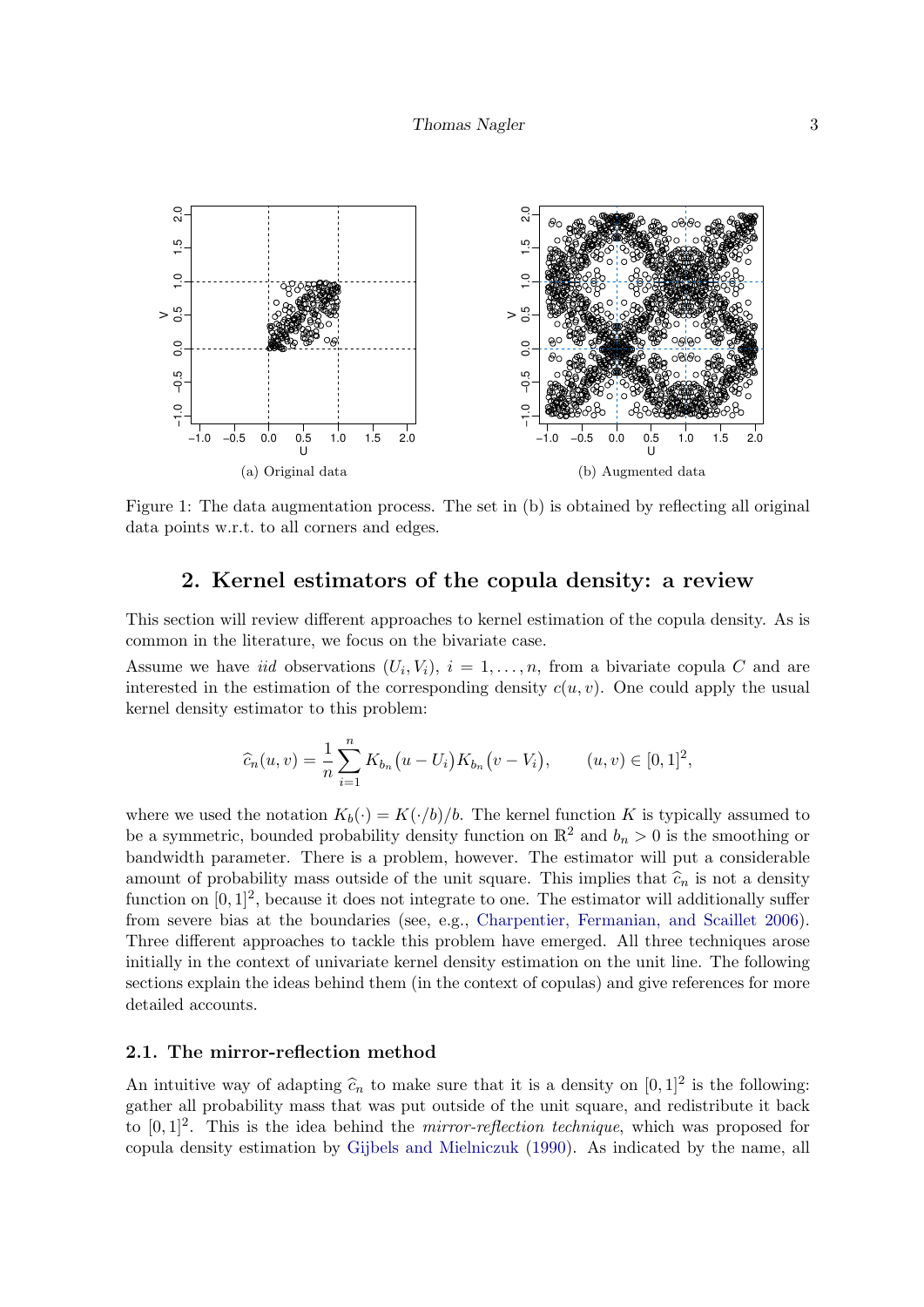data are reflected at the corners and edges of the boundary region. The augmented data set containing all reflections is given by

$$
\left(\tilde{U}_{ik}, \tilde{V}_{ik}\right)_{k=1,\ldots,9} = \left\{ (U_i, V_i), (-U_i, V_i), (U_i, -V_i), (-U_i, -V_i), (U_i, 2 - V_i), -U_i, 2 - V_i), (2 - U_i, V_i), (2 - U_i, -V_i), (2 - U_i, 2 - V_i) \right\}.
$$

A visualization of the augmented data set is given in [Figure 1.](#page-2-1) The mirror-reflection estimator is then defined as the usual kernel density estimator on the augmented data:

$$
\widehat{c}_n^{(MR)}(u,v) = \frac{1}{n} \sum_{i=1}^n \sum_{k=1}^9 K_{b_n}(u - \tilde{U}_{ik}) K_{b_n}(v - \tilde{V}_{ik}), \qquad (u,v) \in [0,1]^2.
$$

By reflecting all data points at the corners and edges also the probability mass outside of the unit square gets reflected back to the interior. As a result, the estimator now integrates to one. A detailed analysis of the asymptotic properties and a method for automatic bandwidth selection are given in [Nagler](#page-19-3) [\(2014\)](#page-19-3).

### 2.2. The beta kernel method

A second approach is to use kernels whose support matches the support of the density we want to estimate, and vary the shape of those kernels depending on the point where density shall be estimated. This is achieved by so-called *boundary kernels*, and *beta kernels* are one instance. An estimator of the copula density based on this idea was proposed by [Charpentier](#page-18-4) [et al.](#page-18-4) [\(2006\)](#page-18-4):

$$
c^{(\beta)}(u,v) = \frac{1}{n} \sum_{i=1}^{n} \beta \left( U_i; \frac{u}{b_n} + 1, \frac{1-u}{b_n} + 1 \right) \beta \left( V_i; \frac{v}{b_n} + 1, \frac{1-v}{b_n} + 1 \right), \qquad (u,v) \in [0,1]^2,
$$

where  $\beta(\cdot; p, q)$  is the density of a Beta $(p, q)$ -distributed random variable. We refer to [Nagler](#page-19-3) [\(2014\)](#page-19-3) for details on asymptotics and bandwidth selection.

## 2.3. The transformation method

A third approach is inspired by the early work of Devroye and Györfi [\(1985\)](#page-18-5) and was intro-duced to kernel copula density estimation by [Charpentier](#page-18-4) *et al.* [\(2006\)](#page-18-4). The simple idea is to transform the data so that it is supported on the full  $\mathbb{R}^2$  (instead of the unit cube). On this transformed domain, standard kernel techniques can be used to estimate the density. An adequate back-transformation then yields an estimate of the copula density. For the transformation, the inverse of standard normal cdf is most common since it is known that kernel estimators tend to do well for Gaussian random variables.

Denote  $\Phi$  as the standard Gaussian *cdf* and  $\phi$  its first order derivative. Then  $(X_i, Y_i)$  $(\Phi^{-1}(U_i), \Phi^{-1}(V_i))$  is a random vector with Gaussian margins and copula C. By Sklar's Theorem, the corresponding density  $f$  can be written as

<span id="page-3-0"></span>
$$
f(x,y) = c(\Phi(x), \Phi(x))\phi(x)\phi(y).
$$
 (2)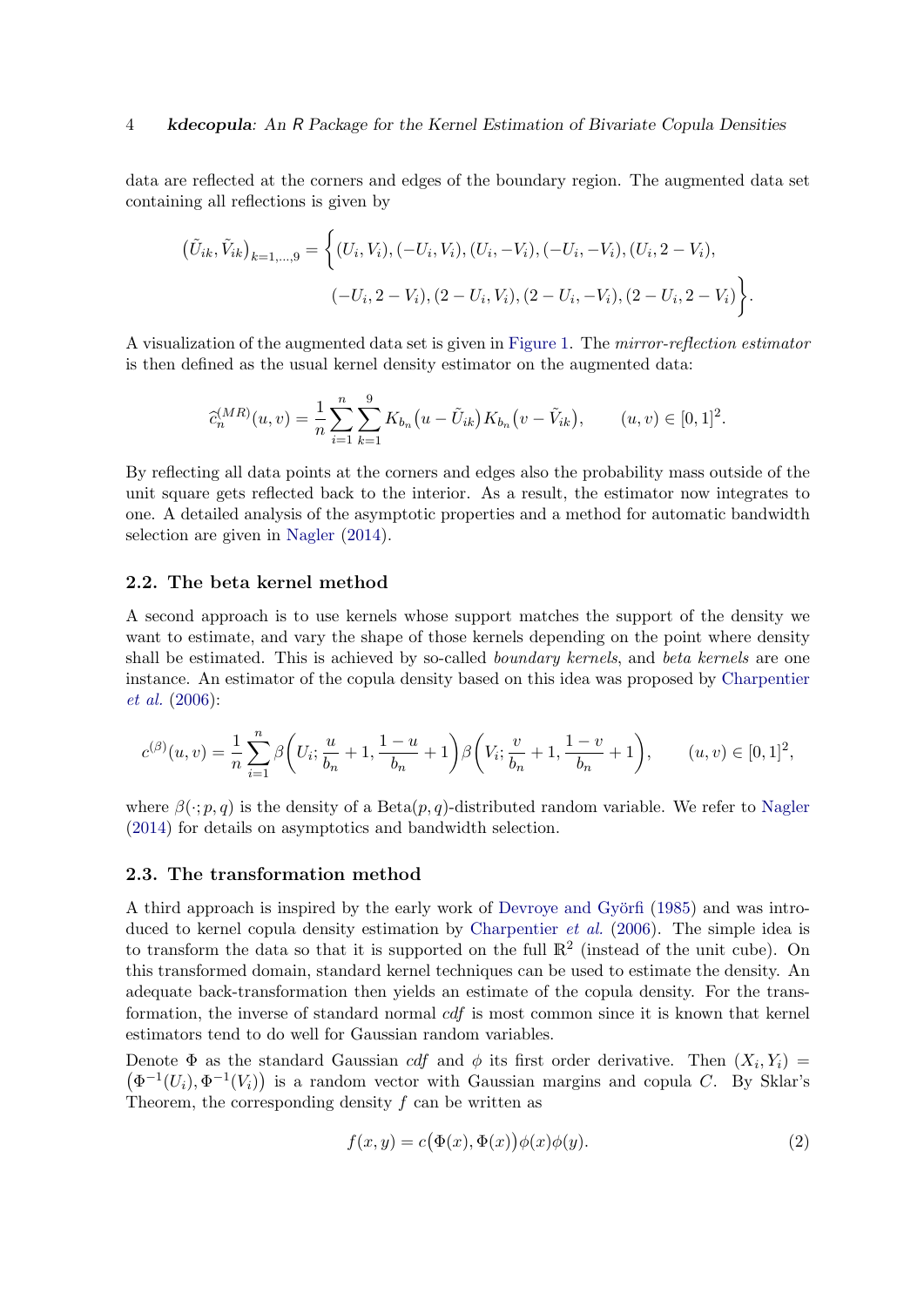<span id="page-4-1"></span>

Figure 2: The transformation estimator. (a) copula sample; (b) transformed sample; (c) kernel density estimate for transformed sample; (d) kernel estimate of the copula density.

This density can be easily estimated by a standard kernel estimator. From such an estimator  $f_n$ , we can derive an estimator for the copula density c by isolating c in [\(2\)](#page-3-0):

<span id="page-4-2"></span>
$$
\widehat{c}_n^{(T)}(u,v) = \frac{\widehat{f}_n(\Phi^{-1}(u), \Phi^{-1}(v))}{\phi(\Phi^{-1}(u))\phi(\Phi^{-1}(v))}, \qquad (u,v) \in [0,1]^2.
$$
\n(3)

This procedure is illustrated in [Figure 2.](#page-4-1) The left panel shows the original data from the copula density c; next to it we see the transformed data after the inverse Gaussian cdf has been applied. The third plot shows a kernel estimate of the density of the transformed data; and finally, the fourth plot shows the corresponding kernel estimate of the copula density.

The most natural choice for  $f_n$  is the conventional kernel density estimator. More recently, [Geenens, Charpentier, and Paindaveine](#page-19-4) [\(2017\)](#page-19-4) proposed to use a local likelihood estimator with nearest-neighbor bandwidths instead. Another recent extension was introduced by [Wen](#page-20-6) [and Wu](#page-20-6) [\(2015\)](#page-20-6) who suggested to taper the back-transformation in the tails by increasing the variance of the Gaussian densities in the denominator of [\(3\)](#page-4-2). For more details, we refer to the original papers.

## 3. The package's functionality

<span id="page-4-0"></span>In the following, we describe the most important functions provided by the package. All function either produce or take objects of the S3-class kdecopula for which several methods are available.

## 3.1. Estimation and bandwidth selection: kdecop

At the core of the kdecopula package is the function kdecop, which estimates the copula density from data. The only mandatory input is an  $n \times 2$  matrix of copula data, i.e., data with standard uniform margins. Such data is usually obtained in a first step by applying the empirical marginal cdfs to the data. This is equivalent to a rank transformation as shown below. The following lines of code load the package and an accompanying data set. The data is transformed to uniform margins in the third line, and the last line fits the kernel estimator.

R> library("kdecopula") R> data("wdbc")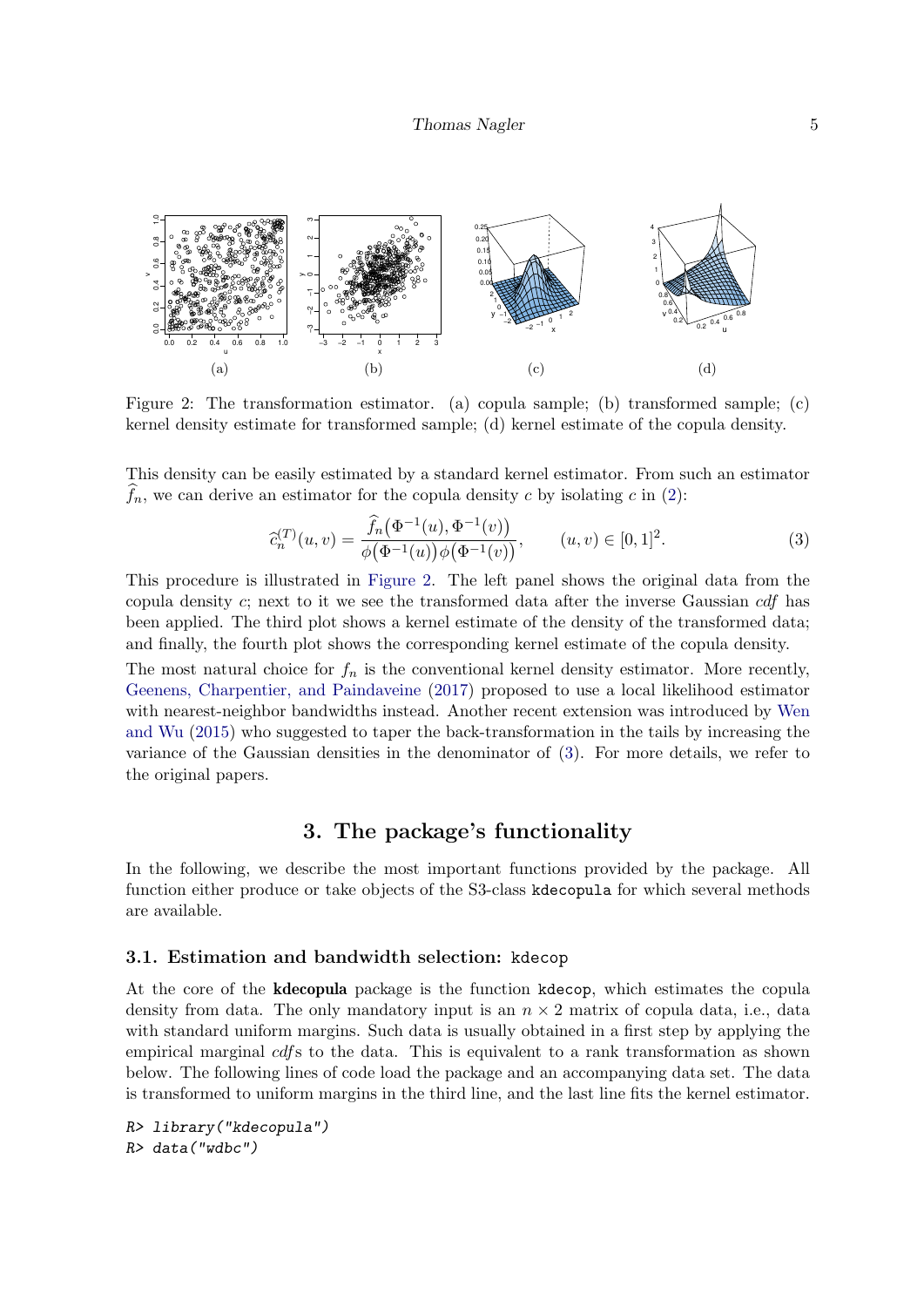6 kdecopula: An R Package for the Kernel Estimation of Bivariate Copula Densities

```
R uv \leftarrow apply(wdbc[, c(2, 8)], 2, rank) / (nrow(wdbc) + 1)
R> fit <- kdecop(uv)
```
The output of the function kdecop is an object of class kdecopula that contains all information collected during the estimation process. The most relevant information can be summarized as follows.

 $R$ > summary(fit)

Kernel copula density estimate (tau = 0.47) ------------------------------ Variables: mean radius -- mean concavity Observations: 569 Method: Transformation local likelihood, log-quadratic (nearest-neighbor, 'TLL2nn') Bandwidth: alpha = 0.3519647  $B = matrix(c(0.71, 0.7, -0.7, 0.71), 2, 2)$ -- logLik: 201.22 AIC: -367.97 cAIC: -366.83 BIC: -293.11 Effective number of parameters: 17.23

Summary statistics such as AIC or the effective number of parameters/degrees of freedom can be accessed via the usual generic functions.

## R> logLik(fit)

'log Lik.' 201.2196 (df=17.23373)

 $R > AIC(fit)$ 

[1] -367.9718

The function kdecop provides all estimation methods mentioned in [Section 2.](#page-2-0) The estimation method can be specified via the method argument, e.g.,  $kdecop(..., method = "MR").$  For each method, we have implemented an automatic bandwidth selection procedure. Below we list all implemented methods including a reference to the bandwidth selection procedure used:

## MR

The mirror-reflection estimator of [Gijbels and Mielniczuk](#page-19-2) [\(1990\)](#page-19-2). Smoothing parameters are selected by minimizing the AMISE using the Frank copula as the reference copula (see [Nagler 2014,](#page-19-3) Section 3.2.4).

## beta

The beta kernel estimator of [Charpentier](#page-18-4) et al. [\(2006\)](#page-18-4). Smoothing parameters are selected by minimizing the AMISE using the Frank copula as the reference copula (see, [Nagler 2014,](#page-19-3) Section 3.3.3).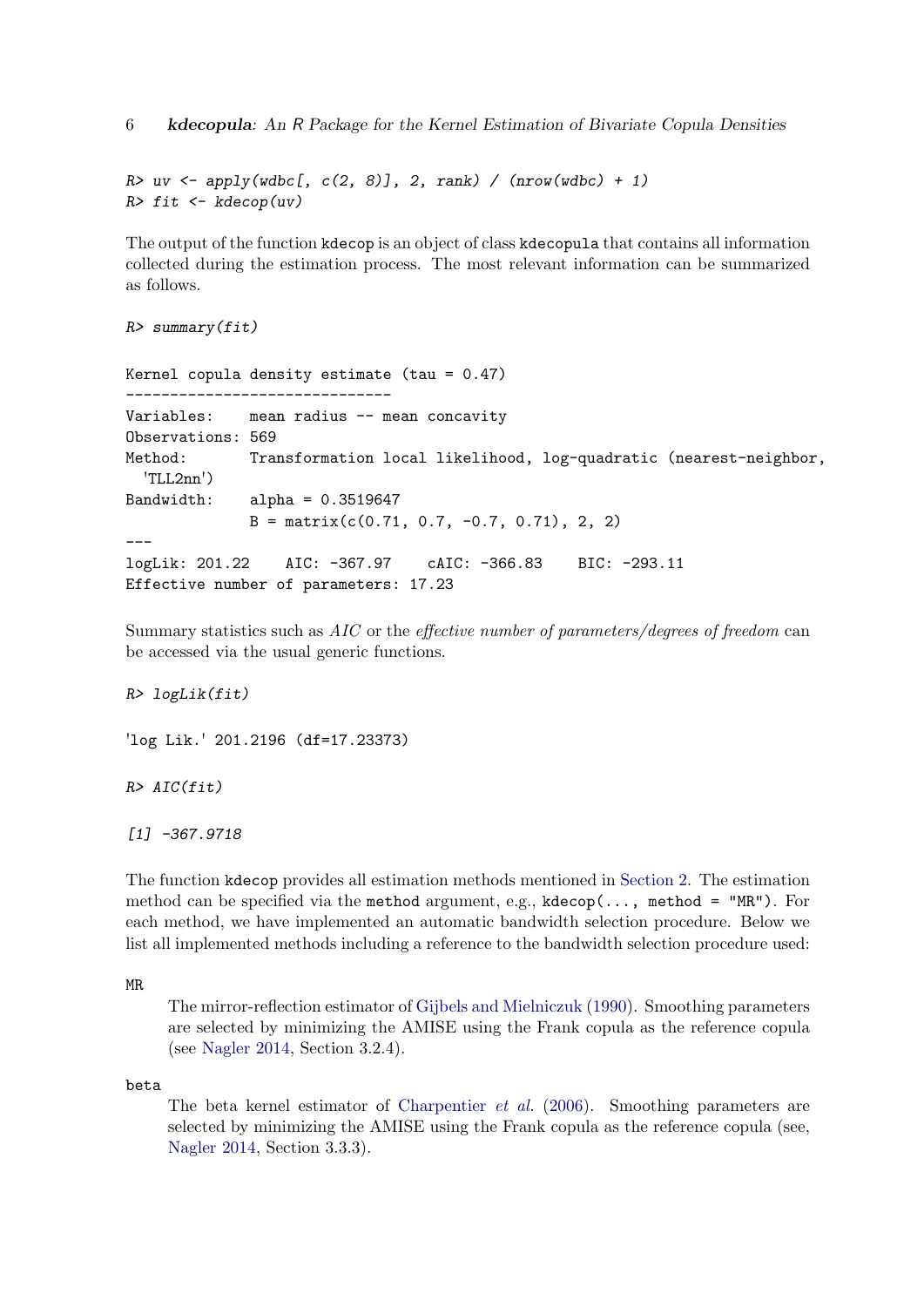T

The transformation estimator of [Charpentier](#page-18-4) *et al.* [\(2006\)](#page-18-4), but allowing for a bandwidth matrix and not just one parameter. The bandwidth matrix is set by a rule of thumb which is the normal reference rule on the transformed domain (see, [Nagler 2014,](#page-19-3) Section 3.4.4):

$$
B_{\rm rot} = n^{-1/6} \widehat{\Sigma}_{\mathbf{Z}}^{1/2},
$$

where  $\widehat{\Sigma}_{\mathbf{Z}}$  is the empirical covariance matrix of  $\Phi^{-1}(U_i)$  and  $\Phi^{-1}(V_i)$ ,  $i = 1, \ldots, n$ .

## TLL1, TLL2, TLL1nn, TLL2nn (default)

The transformation local likelihood estimator of [Geenens](#page-19-4) et al. [\(2017\)](#page-19-4). TLL1 approximates the log-density linearly; TLL2 by quadratic polynomials. The -nn versions use nearest-neighbor bandwidths instead of fixed ones. For fixed-bandwidth versions, the bandwidth matrix is set by the rule of thumb

$$
B_{\rm rot} = 3n^{-1/(4q^*+2)} \widehat{\Sigma}_{\pmb{Z}}^{1/2}, \quad q^* = 1 + \lfloor q/2 \rfloor,
$$

where q is the degree of the polynomial,  $\hat{\Sigma}_{\mathbf{Z}}$  is the empirical covariance matrix of  $\Phi^{-1}(U_i)$ and  $\Phi^{-1}(V_i)$ ,  $i = 1, \ldots, n$ . This rule of thumb is similar to the normal reference rule, but ensures that the bandwidth matrix vanishes at the mean-square optimal rate. For nearest-neighbor methods, smoothing parameters are selected based on univariate leastsquares cross-validation on the first principal component in the transformed domain (see, [Geenens](#page-19-4) et al. [2017,](#page-19-4) Section 4). Local likelihood fitting is implemented via the locfit package [\(Loader 2013\)](#page-19-5).

#### TTCV, TTPI

Tapered transformation estimator of [Wen and Wu](#page-20-6)  $(2015)^{1}$  $(2015)^{1}$  $(2015)^{1}$  $(2015)^{1}$ . Smoothing parameters are selected in the transformed domain by profile cross-validation (TTCV, see, [Wen and Wu](#page-20-6) [2015,](#page-20-6) Section 4.2) or plug-in minimization of the AMISE (TTPI, see, [Wen and Wu 2015,](#page-20-6) Section 4.1).

It is possible to specify the bandwidths manually using the bw argument of kdecop, although we recommend against it. If it is necessary to manually make an estimate more or less smooth, we advise to use the bandwidth multiplier argument  $kdecop(..., mult = 1)$ . Values larger than one will make the estimate smoother; values less than one make the estimate less smooth.

## 3.2. Working with the estimated density:  $(d/p/r)$ kdecop

In analogy to the usual  $(d/p/r)$ -prefixes for distribution families in R, we provide  $(d/p/r)$ versions for the kdecop-family. The functions dkdecop and pkdecop can be used to evaluate the density and cdf of a kdecopula object, respectively.

 $R$ > dkdecop( $c(0.1, 0.2)$ , fit)

[1] 1.691764

<sup>&</sup>lt;sup>1</sup>The implementation of the tapered transformation estimators was kindly provided by Kuangyu Wen.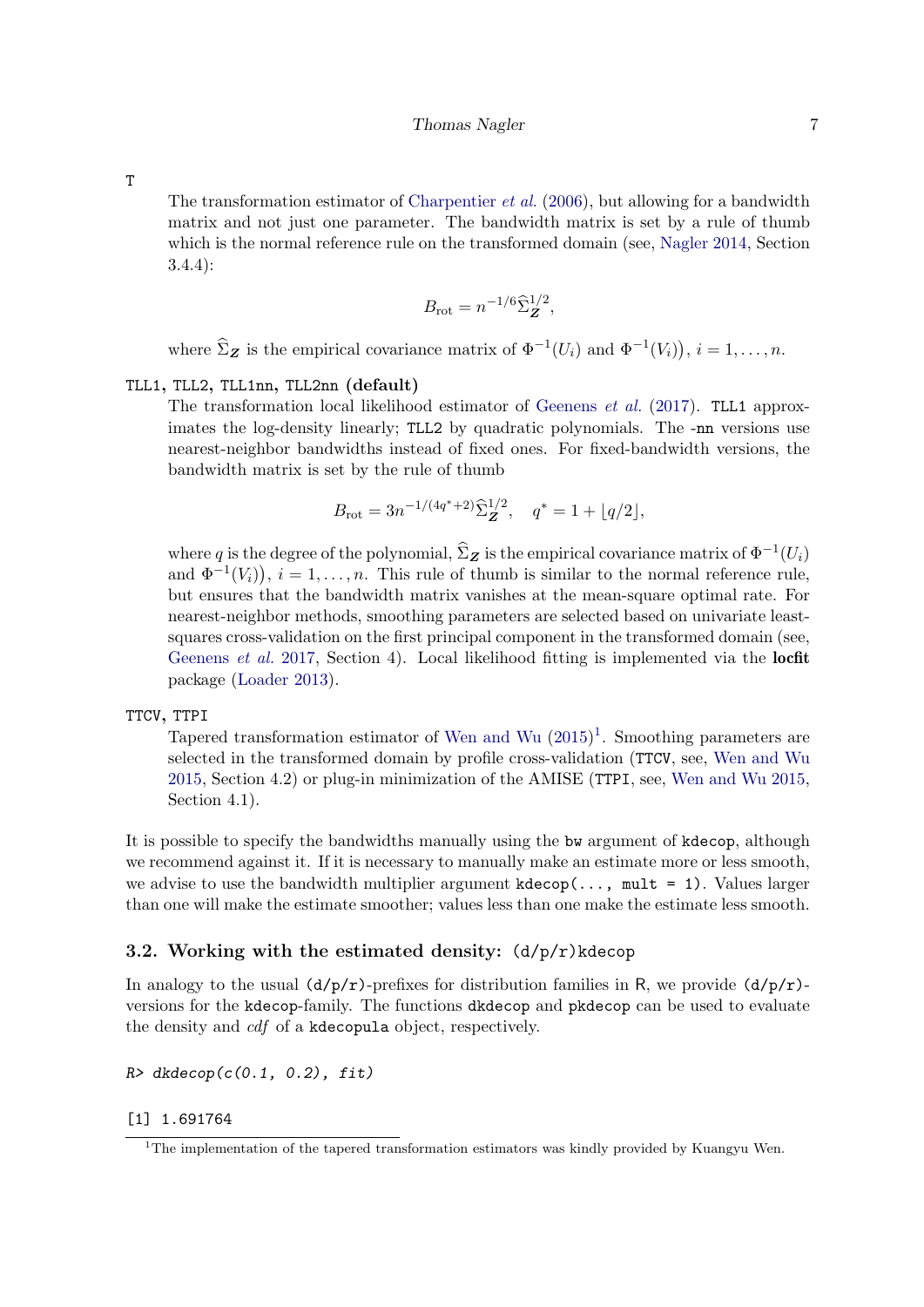<span id="page-7-0"></span>

Figure 3: Three ways to visualize a copula density.

 $R$ > pkdecop(cbind(c(0.1, 0.9), c(0.1, 0.9)), fit)

[1] 0.0327257 0.8505370

The rkdecop function simulates data from the estimated density. This can be done in two ways: a) using pseudo-random numbers based on runif, b) using quasi-random numbers based on ghalton from the qrng package [\(Hofert and Lemieux 2015\)](#page-19-6).

R> pseudo <- rkdecop(500, fit)  $R$ > quasi  $\leq$  rkdecop(500, fit, quasi = TRUE)

#### 3.3. Visualization: the plot and contour generics

For many people, the most interesting feature is probably to make exploratory plots. There are three common ways to visualize a copula density: (a) a surface (or perspective) plot of the copula density, (b) a contour plot of the copula density, (c) a contour plot of the copula density when combined with standard normal margins. The following three lines of code produce the plots shown in [Figure 3.](#page-7-0) Optionally, further arguments can be passed to improve the aesthetics.

```
R> plot(fit)
R> contour(fit, margins = "unif")
R> contour(fit)
```
In the author's experience, the most useful plot is  $(c)$ , the marginal normal contour plot. Copula densities usually explode at some corners of the unit square. As a result, it is not possible to reasonably visualize the raw density (a) on the whole  $[0,1]^2$ . The function plot.kdecopula() therefore restricts the displayed area to  $[0.01, 0.99]^2$ . Obviously, this hides some information in the tails. This can be problematic because the tails are often of particular interest in copula models. But even on the restricted domain the copula density often attains values larger than 20 when there is strong dependence in the tails. On this scale, the shape of the copula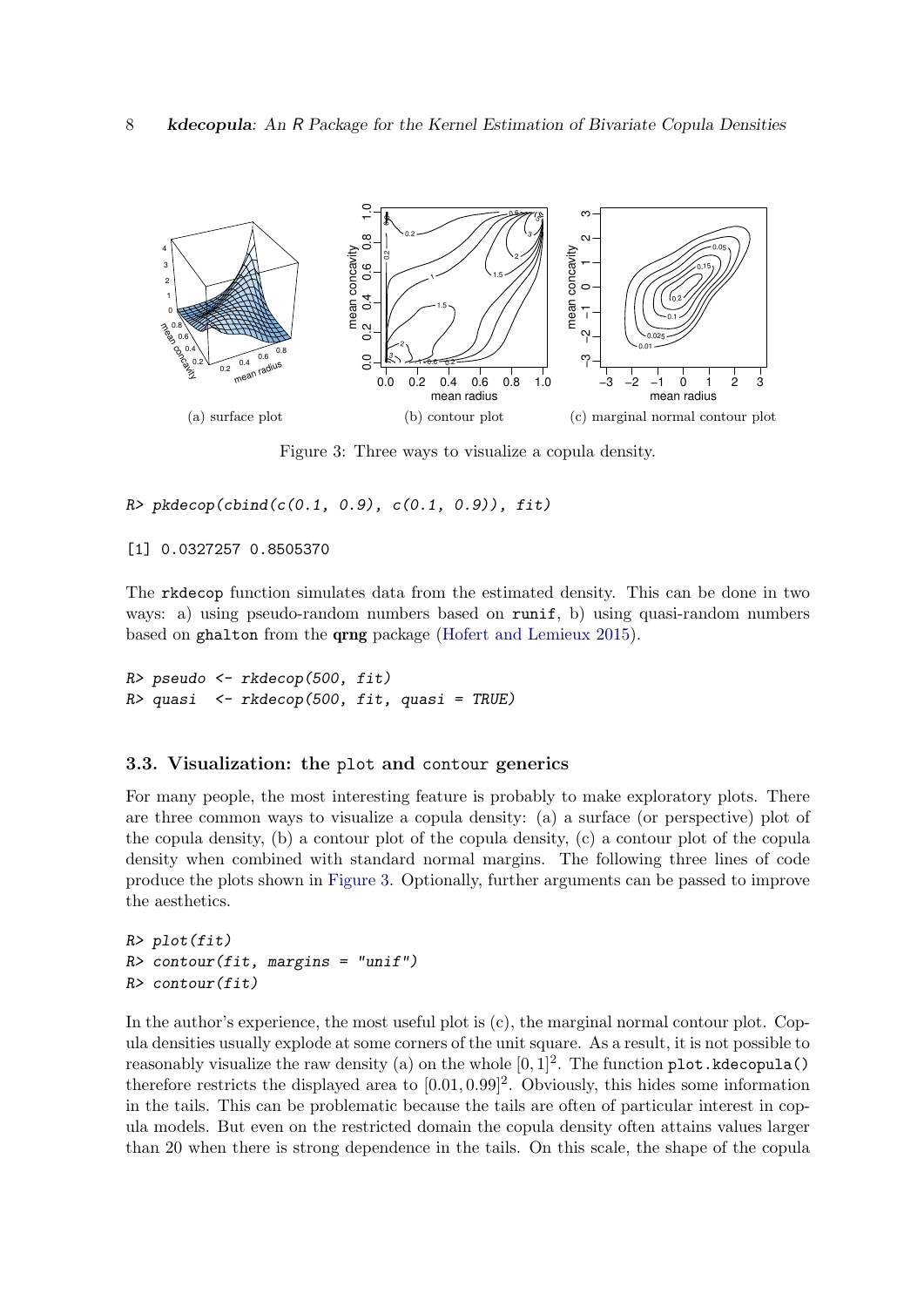<span id="page-8-5"></span><span id="page-8-3"></span><span id="page-8-2"></span><span id="page-8-1"></span><span id="page-8-0"></span>

<span id="page-8-4"></span>Figure 4: Marginal normal contour plots for several parametric copula families.

density close to the center of the unit square is difficult to assess. Similarly, the contours of the raw density (b) are inappropriate to reflect the tail behavior because contour lines near to the corners become too close to be visually distinguishable. The marginal normal contour plot overcomes these issues by transforming the margins such that the transformed density is bounded. It has the additional advantage that it allows for an intuitive interpretation that is relative to the Gaussian copula as explained in the following paragraph.

If the true copula is the independence copula, the contours are perfect circles (see, [Figure 4a\)](#page-8-0). This is obviously not the case for the estimated density in [Figure 3.](#page-7-0) [Figure 4b](#page-8-1) shows a Gaussian copula with Kendall's  $\tau$  set to the estimated  $\tau$  from the data. A Gaussian copula combined with Gaussian margins results in a bivariate Gaussian density and its contours are ellipses. Since most statisticians are familiar with this kind of distribution it seems natural to use this as a benchmark when interpreting the marginal normal contour plot for other copulas. The next plot, [Figure 4c,](#page-8-2) shows the Student t copula  $(df = 3)$ . Here the contours look like a diamond due to the higher density values in the tails (i.e., the corners of the square). This reflects that — in contrast to the Gaussian copula — the Student t copula exhibits tail dependence (e.g., [Joe 2014\)](#page-19-7), a concept that is very important in the modeling of risks. In general, a spiky shape in the corners of the contours is an indication of tail dependence in the respective corner. This can be observed again in [Figure 4d](#page-8-3) and [Figure 4e,](#page-8-4) where the Gumbel and Clayton copula are shown, respectively. The Gumbel copula is asymmetric and features upper tail dependence only. This is reflected by a spiky shape in the upper right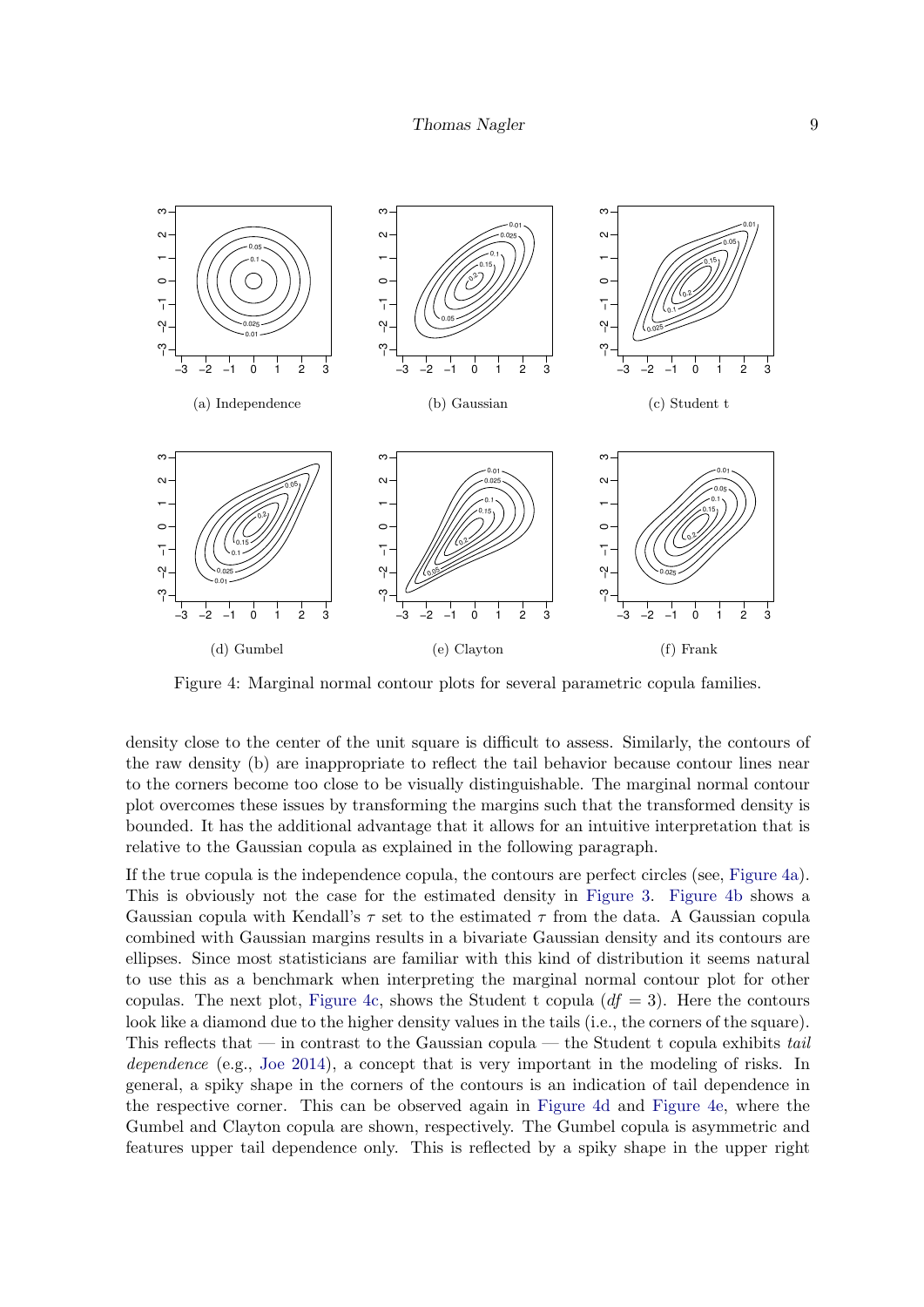corner and a flatter shape in the lower left corner. For the Clayton copula it is the other way around. Finally the Frank copula has no tail dependence and has lighter tails than the Gaussian, which corresponds to a more flat shape of the contours.

Going back to the estimated density in [Figure 3,](#page-7-0) we see a rather flat shape in the lower left corner and a more spiky shape in the upper right corner. This would indicate that there is no lower, but upper tail dependence. Hence, the Gumbel copula is the most appropriate fit choosing from the parametric families in [Figure 4.](#page-8-5) However, we also observe some asymmetry with respect to the main diagonal. This is not reflected by any of the parametric models under consideration.

## 3.4. Dependence measures

It is often useful to summarize the dependence in a single number, a dependence measure. Many of the popular dependence measures are functionals of the copula. In fact, this prop-erty is required by Rényi's axioms, see [Schweizer and Wolff](#page-20-7) [\(1981\)](#page-20-7). Such measures can be calculated for copula density estimates fitted with kdecop(). For example, Kendall's  $\tau$  can be expressed as

<span id="page-9-0"></span>
$$
\tau = 4 \int_{[0,1]^2} C(u,v) c(u,v) du dv - 1.
$$
 (4)

There are several ways to calculate this measure for a copula density estimate. A straightforward way is to solve the integral numerically with the **cubature** package [\(Narasimhan and](#page-20-8) [Johnson 2016\)](#page-20-8):

```
R> library("cubature")
R> f <- function(u) pkdecop(u, fit) * dkdecop(u, fit)
R> int \leq adaptIntegrate(f, lowerLimit = c(0, 0), upperLimit = c(1, 1))
R > 4 * int$integral - 1
```
[1] 0.4666633

This method is quite slow because two numerical integrals (one is in pkdecop) are nested. A second way to compute  $\tau$  utilizes a stochastic interpretation of [\(4\)](#page-9-0). Note that  $\tau =$  $4E[C(U, V)] - 1$ , where  $(U, V)$  is a random vector with density c. The expectation can then be approximated by Monte Carlo integration:

 $R$  v\_qmc <- rkdecop(10^4, fit, quasi = TRUE)  $R > 4 * mean(\text{pkdecop}(uv_qmc, fit)) - 1$ 

```
[1] 0.4685433
```
The third way is to compute the sample version of Kendall's  $\tau$  on simulated data. This method is asymptotically equivalent to the other methods, but simpler and faster:

 $R > cor(uv\_qmc[, 1], uv\_qmc[, 2], method = "kendall")$ 

[1] 0.4718781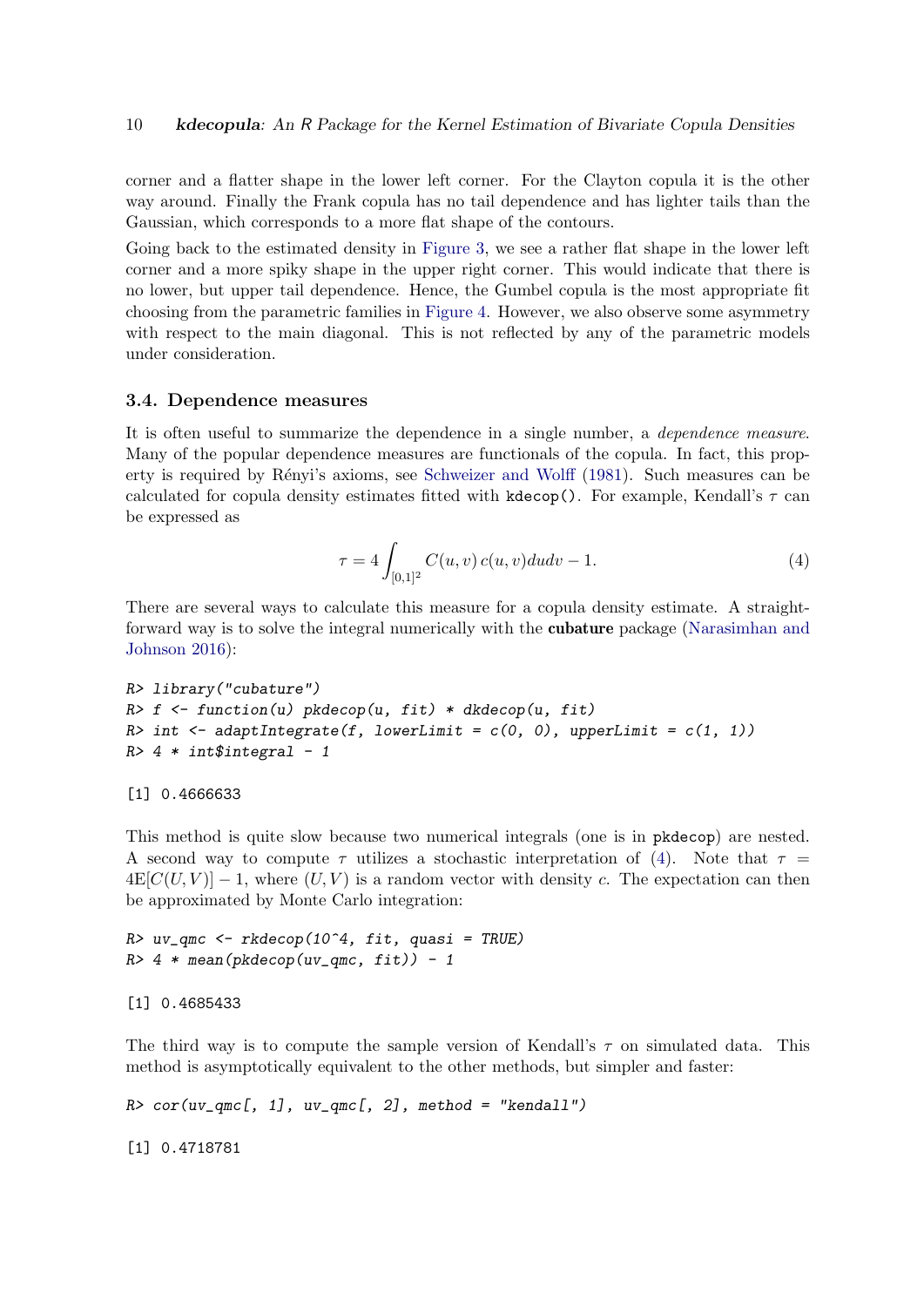We see that the three methods lead to different results, but are close. The two Monte Carlo methods have the drawback that their result is random. A large number of samples need to be drawn to get an accuracy of multiple digits, but only the first one or two digits are useful for interpretation of the measure.

Other copula-based measures of dependence can be computed similarly. The function dep\_measures() automates these computations for Kendall's  $\tau$ , Spearman's  $\rho$ , Blomqvist's  $β$ , Gini's γ, van der Waerden's coefficient, Mutual Information, and Linfoot's correlation coefficient. For the definition of these measures, see, e.g., [Nelsen](#page-20-9) [\(2006\)](#page-20-9), [Genest and Verret](#page-19-8) [\(2005\)](#page-19-8), and [Joe](#page-19-9) [\(1989\)](#page-19-9).

R> dep\_measures(fit)

kendall spearman blomqvist gini vd\_waerden minfo linfoot 0.4708465 0.6527604 0.4980365 0.5368616 0.6561498 0.3277878 0.6934384

kdecopula can be used similarly to detect other dependence properties, like positive quadrant dependence (see, [Gijbels, Omelka, and Sznajder 2010;](#page-19-10) [Racine 2015\)](#page-20-3).

# 4. Implementation based on spline interpolation

<span id="page-10-0"></span>Typically, the evaluation of a kernel density estimate requires going back to the original data. As a result, the computational effort increases with the sample size. We avoid that issue by evaluating the actual density estimate only once on a fixed number of grid points. For further evaluations we use cubic spline interpolation between the values on this grid. This way, the density can be evaluated efficiently — independently of the sample size. It has the additional advantage that analytical expressions for integrals of the (interpolated) density estimate become available. We make use of that fact to implement a fast renormalization scheme that ensures that the the density estimate is close to a *bona fide* copula density.

## 4.1. Evaluating the estimate by cubic spline interpolation

Recall that the support of a copula density is the unit cube  $[0,1]^2$ . Let  $m \in \mathbb{N}$  and define a finite set of points  $p_j \in [0,1]$  such that  $0 \leq p_1 < \cdots < p_m \leq 1$ . Then, the set

$$
\mathcal{P}_m = \{(u_j, v_k) : (j, k) \in \{1, \dots, m\}^2\} = \{(p_j, p_k) : (j, k) \in \{1, \dots, m\}^2\}
$$

defines a symmetric grid on the unit cube. Cubic splines are piecewise cubic polynomials that can be used to approximate or interpolate some function between points on a grid. We will show how cubic spline interpolation can be used to approximate a copula density estimate. We explain in detail how a one-dimensional cubic spline interpolation is constructed when one of the coordinates is fixed. The two-dimensional case is a straightforward extension and only sketched.

## The one-dimensional case

Let us first fix  $v_k$  and assume that the values of an estimate  $\hat{c}(\cdot, v_k)$ :  $[0, 1] \to \mathbb{R}_+$  are available on the grid points  $u_j, 1 \leq j \leq m$ . We want to interpolate the function  $\hat{c}(\cdot, v_k)$  at another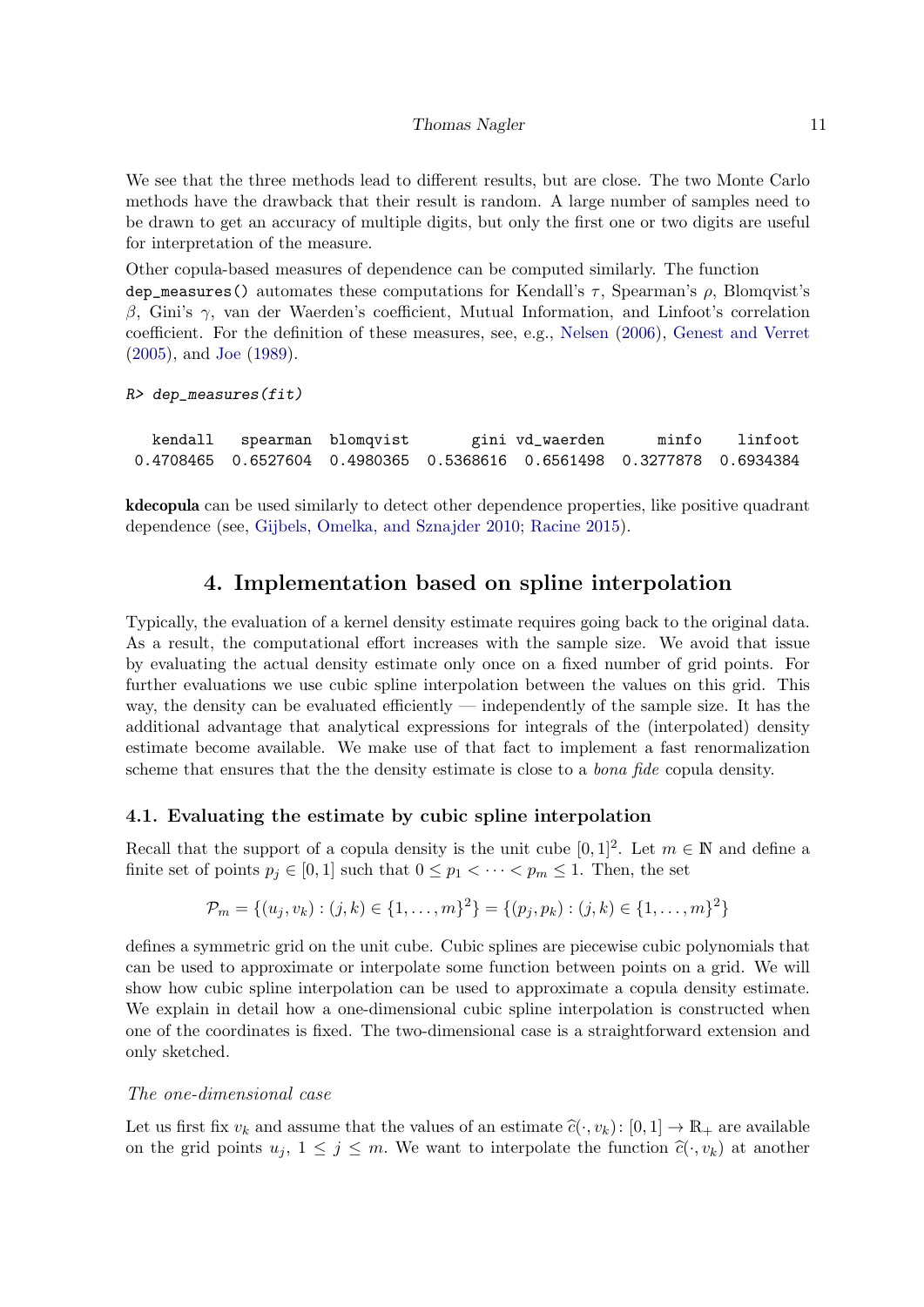point  $u^*$ , where  $u_j < u^* < u_{j+1}$  for some  $j \in \{2, \ldots, m-2\}$ . We define the interpolated curve segment  $\tilde{c}^{j,j+1}(\cdot, v_k)$ :  $[u_j, u_{j+1}] \to \mathbb{R}$  as some cubic polynomial

$$
\tilde{c}^{j,j+1}(u,v_k) = a_0^{j,j+1} + a_1^{j,j+1}(u-u_j) + a_2^{j,j+1}(u-u_j)^2 + a_3^{j,j+1}(u-u_j)^3.
$$

A cubic polynomial defined on a closed interval is fully determined by its function values and first derivatives at the boundary points. Define  $\tilde{c}_1^{j,j+1}$  $j^{j,j+1}_{1}$  as the partial derivative of  $\tilde{c}^{j,j+1}$  w.r.t. its first argument. After some simple algebraic manipulations, we find that the coefficients of a cubic spline approximation can be written as

$$
a_0^{j,j+1} = \tilde{c}_1^{j,j+1}(u_j, v_k),
$$
  
\n
$$
a_1^{j,j+1} = \tilde{c}_1^{j,j+1}(u_j, v_k),
$$
  
\n
$$
a_2^{j,j+1} = -3\tilde{c}_1^{j,j+1}(u_j, v_k) + 3\tilde{c}_1^{j,j+1}(u_{j+1}, v_k) - 2\tilde{c}_1^{j,j+1}(u_j, v_k) - \tilde{c}_1^{j,j+1}(u_{j+1}, v_k),
$$
  
\n
$$
a_3^{j,j+1} = 2\tilde{c}_1^{j,j+1}(u_j, v_k) - 2\tilde{c}_1^{j,j+1}(u_{j+1}, v_k) + \tilde{c}_1^{j,j+1}(u_j, v_k) + \tilde{c}_1^{j,j+1}(u_{j+1}, v_k).
$$

Now we replace  $\tilde{c}^{j,j+1}(u_j, v_k)$  and  $\tilde{c}^{j,j+1}(u_{j+1}, v_k)$  by the known values  $\tilde{c}(u_j, v_k)$  and  $\tilde{c}(u_{j+1}, v_k)$ . Similarly, we want to replace the derivatives  $\tilde{c}_1^{j,j+1}$  $\tilde{c}_1^{j,j+1}(u_j,v_k)$  and  $\tilde{c}_1^{j,j+1}$  $\hat{c}_1^{j,j+1}(u_{j+1},v_k)$  by  $\hat{c}_1(u_j,v_k)$ and  $\hat{c}_1(u_{i+1}, v_k)$ . These are unknown, but can approximated by a finite difference scheme. We set

$$
\tilde{c}_{1}^{i,j+1}(u_j, v_k) = \frac{\tilde{c}(u_j, v_k) - \tilde{c}(u_{j-1}, v_k)}{u_j - u_{j-1}} - \frac{\tilde{c}(u_{j+1}, v_k) - \tilde{c}(u_{j-1}, v_k)}{u_{j+1} - u_{j-1}} + \frac{\tilde{c}(u_{j+1}, v_k) - \tilde{c}(u_j, v_k)}{u_{j+1} - u_j},
$$
  

$$
\tilde{c}_{1}^{i,j+1}(u_{j+1}, v_k) = \frac{\tilde{c}(u_{j+1}, v_k) - \tilde{c}(u_j, v_k)}{u_{j+1} - u_j} - \frac{\tilde{c}(u_{j+2}, v_k) - \tilde{c}(u_j, v_k)}{u_{j+2} - u_j} + \frac{\tilde{c}(u_{j+2}, v_k) - \tilde{c}(u_{j+1}, v_k)}{u_{j+2} - u_{j+1}}.
$$

Note that these can only be computed for  $2 \le j \le m-2$ , since four distinct values  $\hat{c}(u_{j+j^*}, v_k)$ ,  $j^* = -1, 0, 1, 2$ , show up in the above formulas. For fixed  $v_k$  and some  $u \in [u_2, u_{k-1})$ , the spline approximation  $\tilde{c}(u, v_k)$  of the function  $\hat{c}(u, v_k)$  can then be written as

$$
\tilde{c}(u, v_k) = \sum_{j=2}^{m-2} \tilde{c}^{j,j+1}(u, v_k) \mathbb{1}_{[u_j, u_{j+1})}(u).
$$

We extended this to allow for the full range  $(u \in [0,1])$  by extrapolating the 'outer' two polynomials at the borders, i.e.,

$$
\tilde{c}(u, v_k) = \sum_{j=2}^{m-2} \tilde{c}^{j,j+1}(u, v_k) \mathbb{1}_{A_j}(u), \quad \text{where} \quad A_j = \begin{cases} [0, u_3) & \text{for } j = 2, \\ [u_j, u_{j+1}) & \text{for } 3 \le j \le k - 3, \\ [u_{m-2}, 1] & \text{for } j = m - 2. \end{cases}
$$

The advantage of cubic spline interpolation is that it is easy to compute. In particular, the computational effort only depends on  $m$ , the number of knots. Additionally, the above approximation allows to write integrals as a sum of quartic polynomials, which can be computed equally fast. This will prove advantageous in [Section 4.2,](#page-13-0) where we use such integrals to renormalize the copula density estimates.

## The two-dimensional case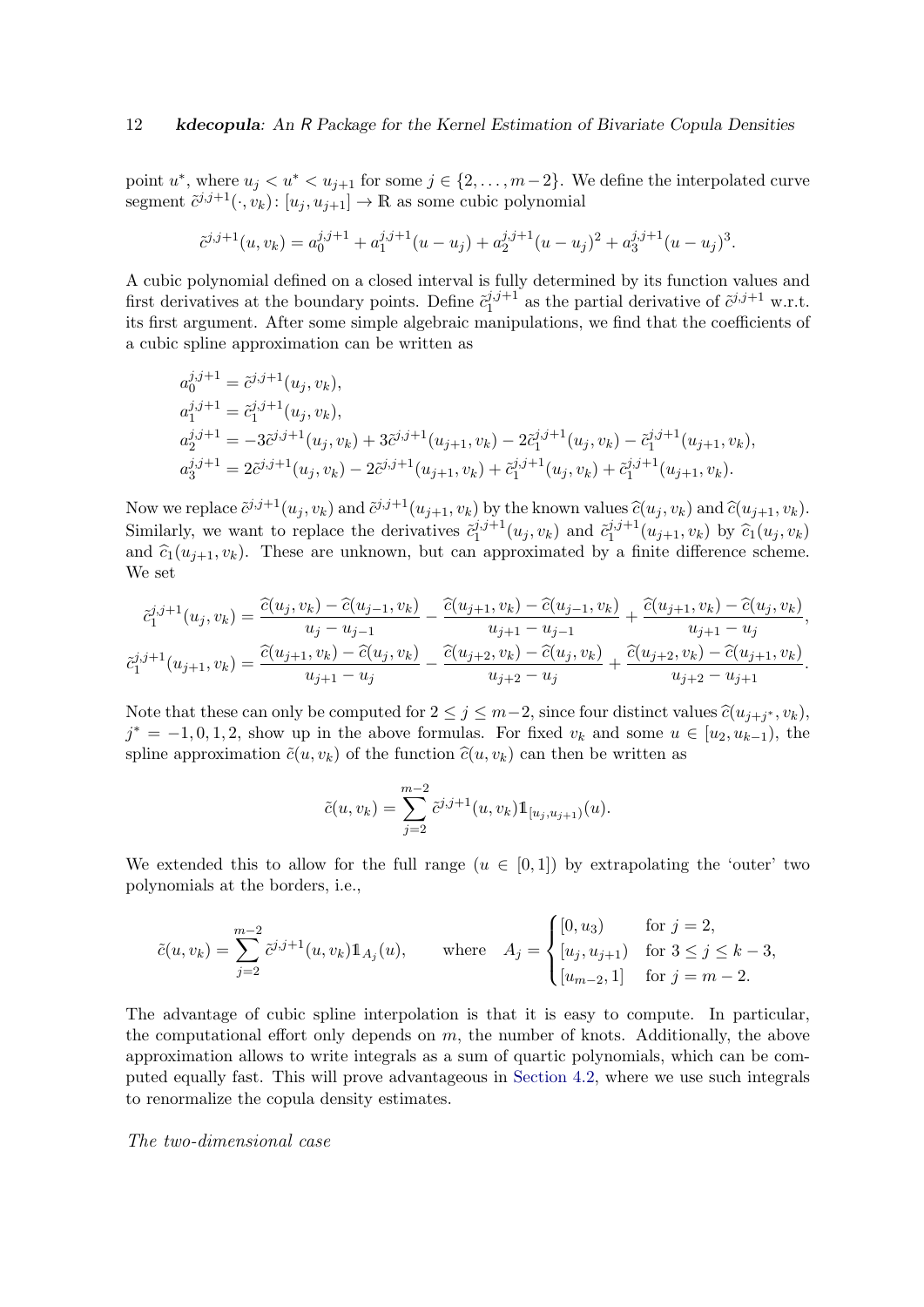<span id="page-12-0"></span>

<span id="page-12-1"></span>Figure 5: (a) Visualization of a two-dimensional interpolation as the sequence of two onedimensional interpolations. (b) A grid with 20 knots that is equally spaced after transformation with the inverse Gaussian cdf.

Bivariate functions can be approximated similarly by a sequence of two one-dimensional interpolations. We will illustrate this by a small example and omit any further details (for more, cf., [Habermann and Kindermann 2007\)](#page-19-11). [Figure 5a](#page-12-0) shows the unit cube with grid points  $(u_i, v_k) = (j/5, k/5), j, k = 0, \ldots, 5$ , indicated as dots. Assume we know all function values  $\hat{c}(u_i, v_k)$  on this grid and want to approximate the function at the point  $(0.5, 0.5)$  indicated by a cross. We first do four one-dimensional (horizontal) interpolations  $\tilde{c}(0.5, v_k)$ ,  $j = 1, 2, 3, 4$ (triangles). Note that all values that are required to calculate the spline coefficients are known. Another one-dimensional (vertical) interpolation based on the four new values  $\tilde{c}(0.5, v_k)$  gives us the final interpolated value  $\tilde{c}(0, 5, 0.5)$ .

## Choice of grid

In [Figure 5a](#page-12-0) we showed a grid that has equal spacings between grid points. This seems natural, but in our context we found it more appropriate to use a grid that is equally spaced after a transformation by the inverse Gaussian  $cdf$ . [Figure 5b](#page-12-1) depicts such a grid with 20 knots. It was constructed by placing 20 equidistant knots on the line segment  $[-3, 3]$  and then applying the Gaussian cdf to them. The two-dimensional set-product of these 20 points yields the final two-dimensional grid.

We see that the grid points are more sparse in the center of the unit square and concentrate towards the boundaries and corners. This choice takes into account that for copula densities the areas near the corners are most important. In those areas, copula densities often explode while being rather flat in the center. This allows us to keep the approximation errors in the important areas small. A nice side-effect is that the marginal normal contour plots described in the last section can be visualized more nicely. The number of knots can be controlled by the knots argument of kdecop and defaults to 30. A smaller number reduces computation time, but comes at the cost of a larger approximation error.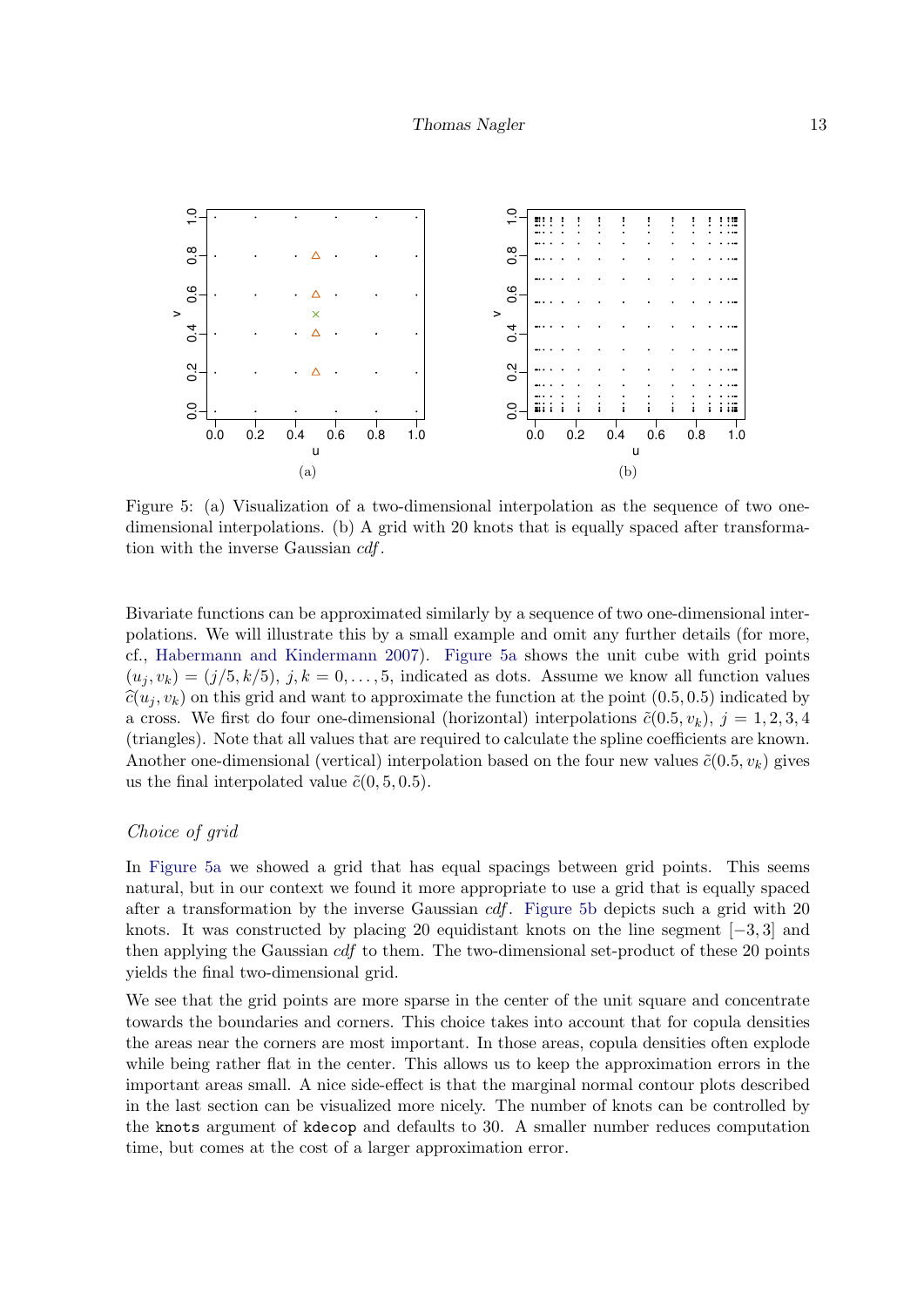#### <span id="page-13-0"></span>4.2. Renormalization of the density estimate

We now introduce the idea of iterative renormalization of kernel copula density estimators. Recall that by the definition of a copula, the marginal densities have to be uniform, i.e.,

<span id="page-13-1"></span>
$$
\int_0^1 c(u,s)ds = \int_0^1 c(s,u)ds = 1, \quad \text{for all } u \in [0,1].
$$
 (5)

This property is of particular importance, when other functionals of the density are of interest. For example, assume that we integrate the density estimate to obtain an estimate for the corresponding conditional  $cdf$ ,  $C(v|u) = \int_0^v c(u, s)ds$ . This is a common task in vine copula models which gained a lot of popularity following the seminal paper of [Aas, Czado, Frigessi,](#page-18-6) [and Bakken](#page-18-6) [\(2009\)](#page-18-6). If the estimated density does not satisfy the uniform margins property, the estimate of the conditional cdf may exceed unity, which makes it problematic. The lack of uniform margins was mostly ignored in the literature, although kernel estimates usually do not satisfy the *uniform margins property*  $(5)$ .

Now let  $\hat{c}(u, v)$  be a consistent kernel estimator of  $c(u, v)$  for all  $(u, v) \in [0, 1]^2$ . From Sklar's theorem for density functions [\(1\)](#page-0-1), we know that dividing a bivariate density by the product of its marginal densities yields a copula density. Hence, a simple way to adjust the estimator is to divide the initial estimate by  $\int_0^1 \hat{c}(u, s)ds \int_0^1 \hat{c}(s, v)ds$ . The renormalized estimator writes

<span id="page-13-2"></span>
$$
\widehat{c}^*(u,v) = \frac{\widehat{c}(u,v)}{\int_0^1 \widehat{c}(u,s) \int_0^1 \widehat{c}(s,v)ds}.
$$
\n(6)

and is asymptotically equivalent to the original one under mild conditions. For sophisticated kernel estimators — such as the beta kernel or local likelihood estimators — the two integrals have to be computed numerically. Conveniently, the spline approximations introduced in the previous section allow for fast computation of the integrals in [\(5\)](#page-13-1).

The proposed renormalization procedure can be split into two steps.

- 1. Find a spline approximation of the initial estimate that is defined by its values on a finite grid.
- 2. Renormalize the approximated density values on this grid by dividing by the (approximated) marginal densities (see [Equation 6\)](#page-13-2).

The resulting estimate will typically be closer to a bona fide copula density. However, the renormalization is only carried out on a finite number of grid points. Apart from that grid, the renormalized estimate typically still does not satisfy the uniform margins property. But we can simply repeat the two steps above until a satisfactory result is achieved. Our experience suggests that a very small number of iterations is sufficient. The number of iterations can be set by the renorm.iter argument of kdecop and defaults to three.

The renormalization will turn out to have two benefits: functionals of kernel estimates will show the desired behavior and, additionally, the estimates are more accurate (see [Section 5\)](#page-14-0). For the latter there is an intuitive interpretation. By ensuring that margins are uniform, we incorporate additional information about the true density. This reduces the set of plausible estimates and increases the probability of being 'close' to the true one.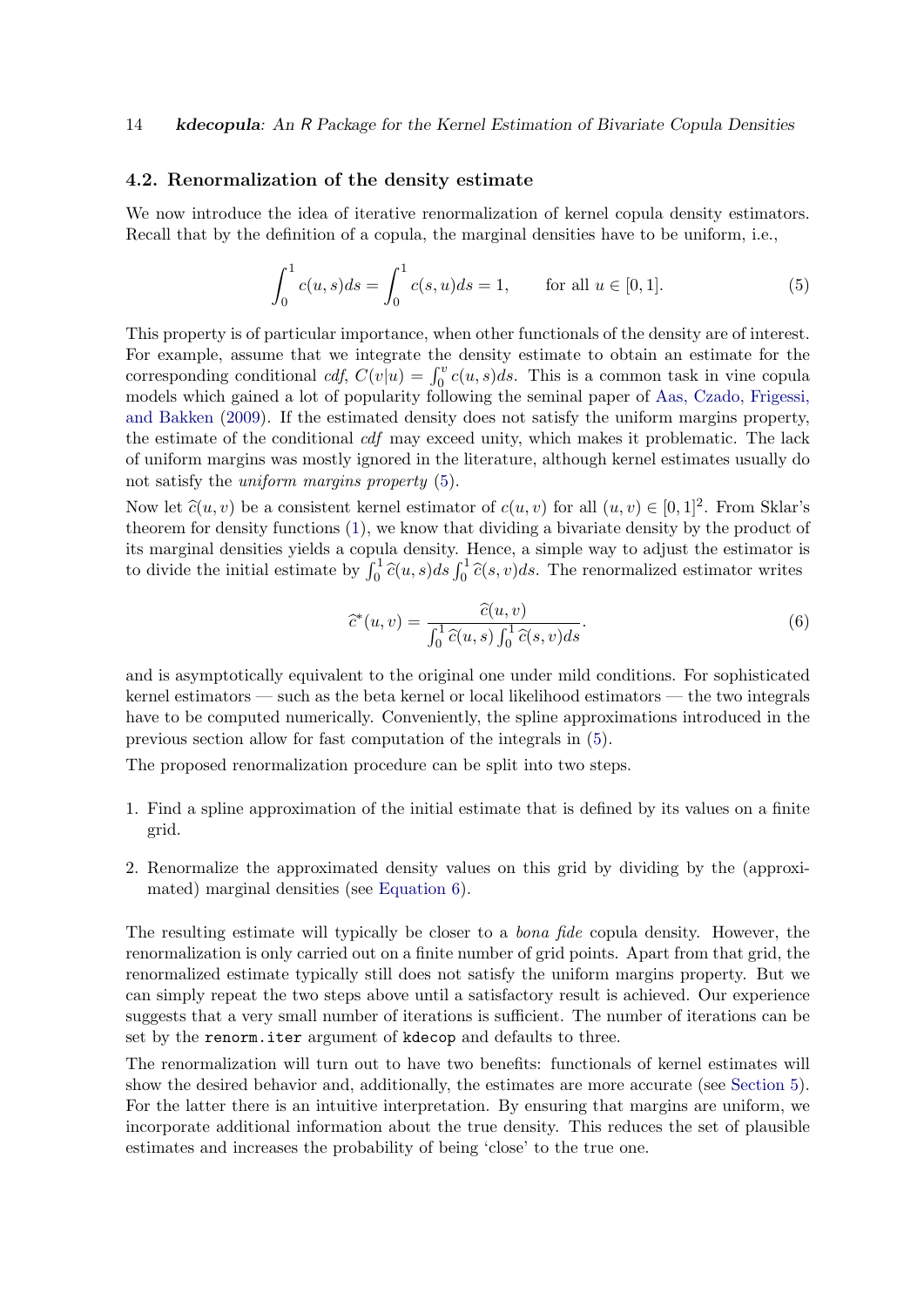<span id="page-14-1"></span>

Figure 6: Marginal normal contour plots of copulas derived from mixtures of multivariate Gaussian distributions.

# 5. Comparison of methods

<span id="page-14-0"></span>We compare all estimators implemented in this package in a simulation study. Additionally, we include results for other nonparameteric copula density estimators available in R.

## 5.1. Setup

We consider the following estimators:

- MR, beta, T, TLL1, TLL2, TLL1nn, TLL2nn TTPI, TTCV: These estimators are provided by the kdecop function presented in this paper (cf., [Section 2\)](#page-2-0).
- np: The kernel estimator provided by the npcopula function in the np package [\(Hayfield](#page-19-1) [and Racine 2008\)](#page-19-1).
- ks: The kernel estimator provided by the kcopula.de function in the ks package [\(Duong](#page-18-3) [2014\)](#page-18-3).
- bern, bspl: The penalized Bernstein polynomial and B-spline estimators provided by the paircopula function in the penDvine package [\(Schellhase 2015\)](#page-20-5).

Default settings are used for all implementations. In particular, smoothing parameters are selected automatically.

As a performance measure, we use the *integrated absolute error* (IAE)

$$
\text{IAE}\big[\widehat{c}(u,v)\big]=\int_{[0,1]}\int_{[0,1]} \bigl|\widehat{c}(u,v)-c(u,v)\bigr|dudv,
$$

where we estimate the integrals as the mean over the grid  $(j/101, k/101)$ ,  $j, k = 1, \ldots, 100$ . We study several target copula densities and two sample sizes  $(n = 200, n = 1000)$ . We use three families from [Figure 4](#page-8-5) (Independence, Gaussian, Gumbel) and three copulas derived from multi-modal mixtures of bivariate Gaussian distributions (marginal normal contour plots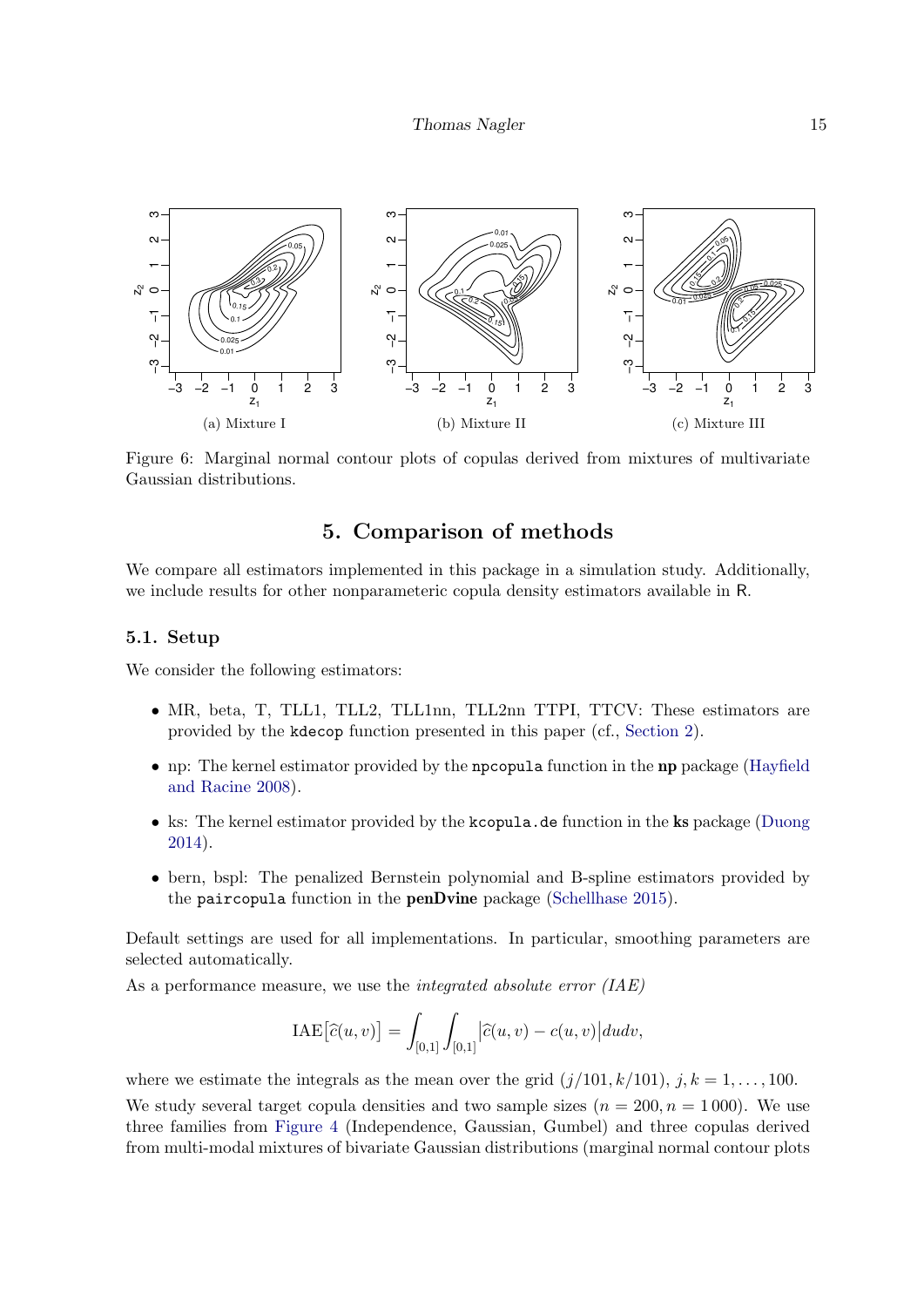<span id="page-15-0"></span>

0.0 0.3

0.2

0.0 0.1

0.0 0.1 0.2 0.3 0.4 0.5

0.0 0.2 0.4 0.6

Figure 7: Mean of the integrated absolute error achieved by all methods in different scenarios. Each bar is split in two parts, where the larger corresponds to  $n = 200$  and the smaller to  $n = 1000$ .

MR beta T TLL1 TLL2 TLL1nn TLL2nn TTCV TTPI np ks bern bs

method

Mixture I

Mixture II

Mixture II

Mixture III

Mixture III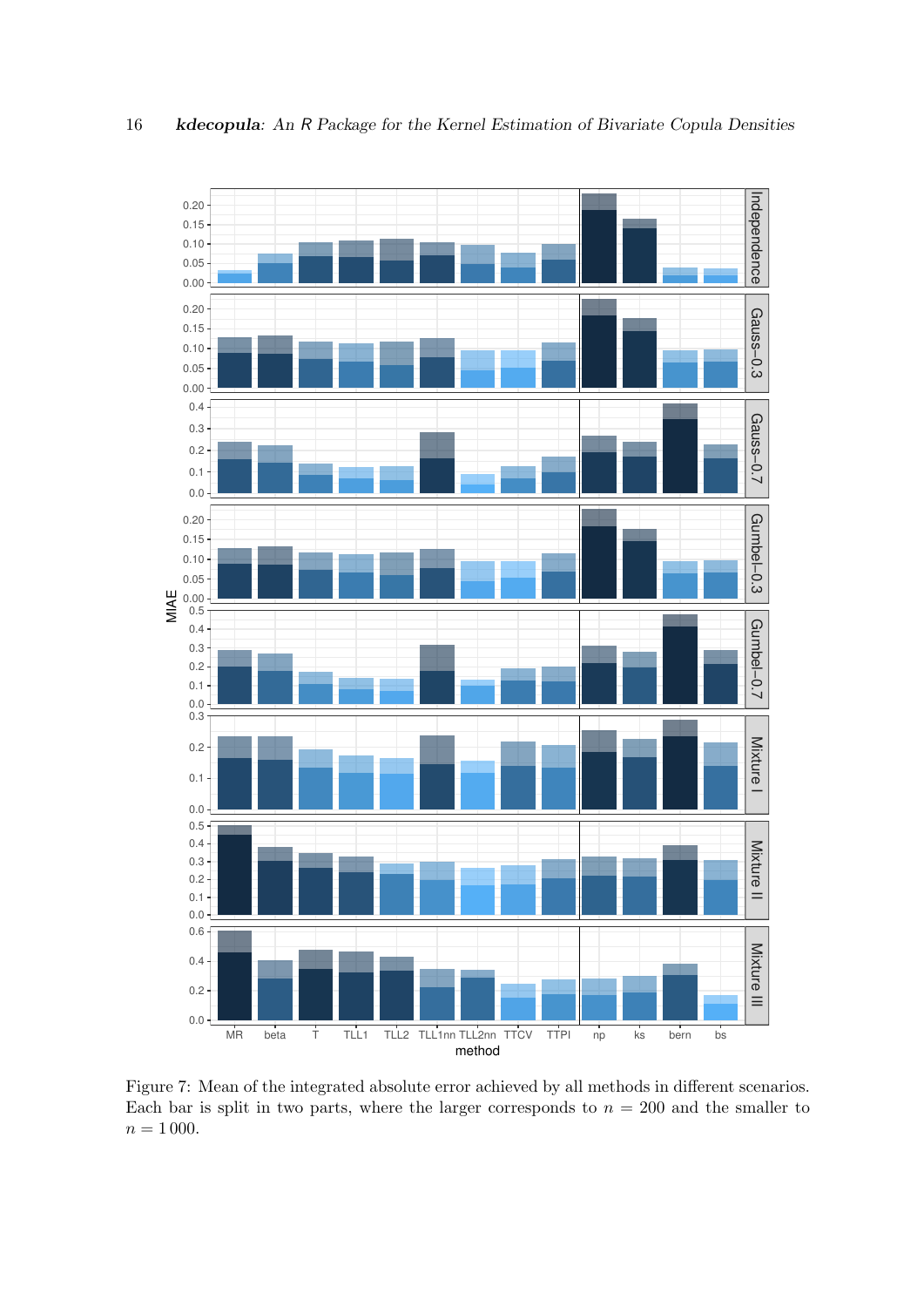## Thomas Nagler 17

are shown in [Figure 6\)](#page-14-1). For the Gaussian and Gumbel copulas we create scenarios with weak and strong dependence (Kendall's  $\tau$  of 0.3 and 0.7). For mixture families we use the package GMCM [\(Bilgrau, Eriksen, Rasmussen, Johnsen, Dybkær, and Bøgsted 2016\)](#page-18-7).

## 5.2. Error analysis

[Figure 7](#page-15-0) shows the mean of the IAE over 100 replication for various scenarios. The figure is divided into 8 panels, each representing a different target density. Each panel shows results for the nine estimators implemented in **kdecopula** (left of the dotted line) and four estimators implemented in other packages on CRAN. Each estimator is represented by a bar which is split in two parts. The solid part indicates the mean IAE for  $n = 1000$ , the transparent part indicates the mean IAE for  $n = 200$ . As expected, all estimators improve when the sample size increases.

Two scenarios, the independence and Mixture III copulas, show somewhat different results from the others. We shall discuss them in more detail later. In all other scenarios, TLL2nn is the top performer and TLL2 is a close second. In general, the transformation methods seem to work better than MR and beta. The estimators from the np and ks packages are often among the least accurate. The methods from the **penDvine** package work rather well when there is weak dependence, but struggle when dependence is strong. The relative performance is largely consistent across the two sample sizes.

The density of the independence copula is constant. The two estimators from **penDvine** perform best for this target. The reason is that their basis function formulation can reproduce constants, so they behave similar to a parametric estimator in this case. The independence copula is an example where the transformation approach is suboptimal. A constant density can be estimated easily because there is no curvature. But after transformation, the target density is a bivariate Gaussian which is more difficult to estimate.

The second scenario standing out is where Mixture III is the target density. The B-spline estimator from penDvine is most accurate, followed by TTCV and TTPI. This scenario is the only one where the other transformation methods are consistently outperformed by nonkdecopula methods. The issue here is how the bandwidth matrix is selected. Methods T, TLL1, TLL2, TLL1nn, and TLL2nn all use a bandwidth matrix that is proportional to square root of the empirical covariance. This is often a good choice because it 'stretches' the kernels in a way that resembles the shape of the data. For Mixture III, the overall correlation is negative. The correlation in each mixture component, however, is strongly positive. In this case the shape of the kernels does not reflect to the local orientation of the data. TTCV, TTPI, and non-kdecopula methods do better in this scenario because they do not rely on such a rule of thumb, but use more sophisticated criteria. This comes at a cost in terms of speed, as we shall see in [Section 5.4.](#page-17-1)

## 5.3. The effect of renormalization

In [Section 4.2](#page-13-0) we claimed that the renormalization algorithm implemented in this package improves the performance of the estimators. The results presented in [Figure 7](#page-15-0) are based on default settings, i.e., three iterations of the algorithm. [Table 1](#page-17-2) show the relative reduction of IAE compared to non-normalized estimators averaged over all scenarios.

We observe that the performance has improved for all estimators. The average gain ranges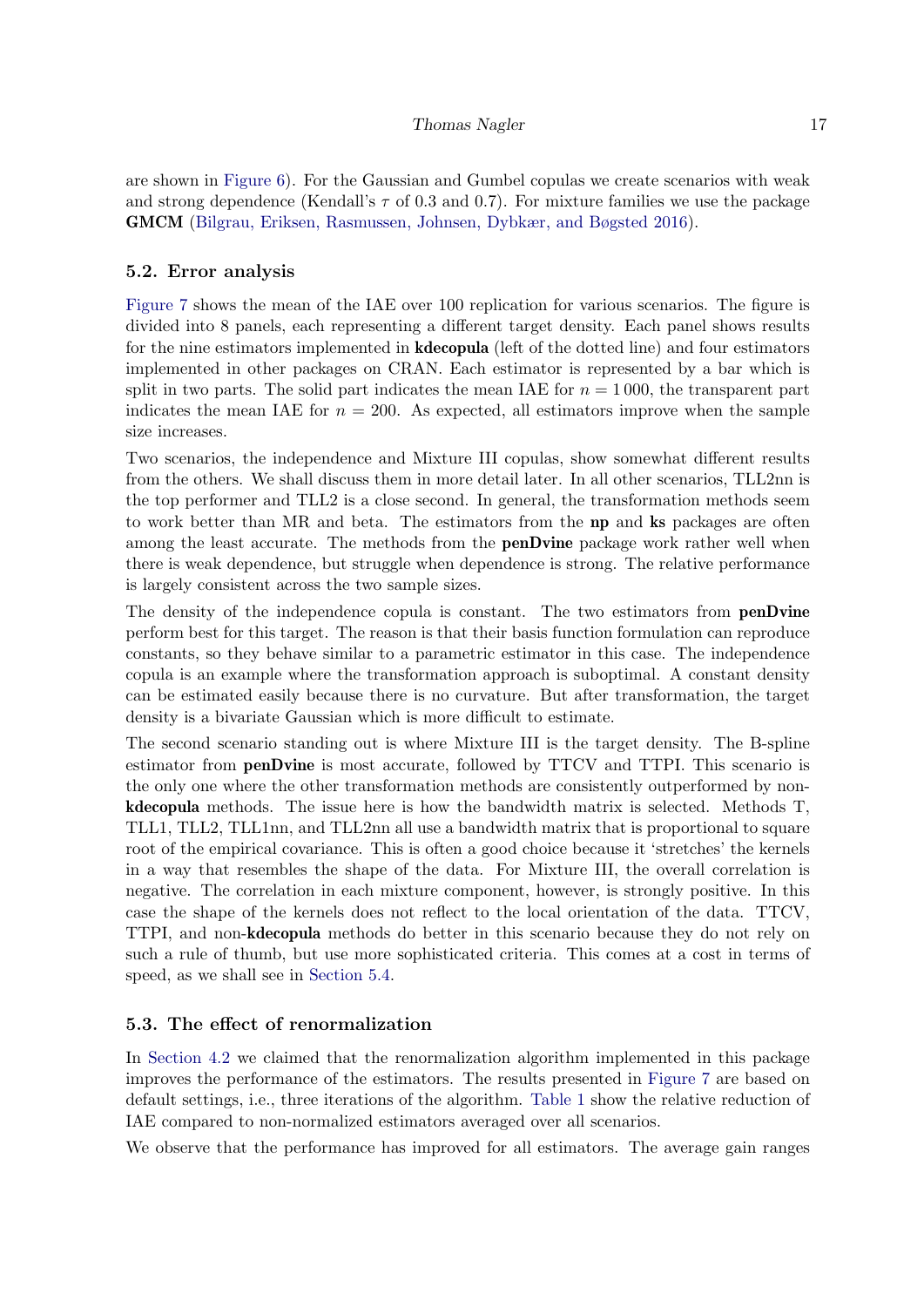<span id="page-17-2"></span>

| МR     | beta |        |        |        |        | TLL1 TLL2 TLL1nn TLL2nn TTCV TTPI |      |     |
|--------|------|--------|--------|--------|--------|-----------------------------------|------|-----|
| $13\%$ | 15%  | $25\%$ | $39\%$ | $21\%$ | $28\%$ | 29\%                              | 24\% | 22% |

Table 1: The effect of renormalization: numbers indicate by how much the IAE could be improved after three iterations of the renormalization algorithm (rounded to the next integer).

between 13% and 39%. This contributed significantly to the good performance observed in [Figure 7.](#page-15-0) In fact, the estimator that could be improved the second most is TLL2nn, the top performer in our initial study.

## <span id="page-17-1"></span>5.4. Computation time

Some design choices in kdecopula prioritize speed over accuracy. One example is the use of spline interpolation, another is the choice of bandwidth selection methods. [Table 2](#page-17-3) shows the computation time for most methods. Methods TLL1 and TLL1nn are omitted to make the table more compact; they are slightly faster than their 'nn'-variants.

<span id="page-17-3"></span>

|  |  | n MR beta T TLL2 TLL2nn TTCV TTPI np ks bern bs                                                                                     |  |  |  |
|--|--|-------------------------------------------------------------------------------------------------------------------------------------|--|--|--|
|  |  | $200 \mid 0.11 \quad 0.26 \quad 0.07 \qquad 0.31 \qquad 0.62 \qquad 3.76 \qquad 0.35 \qquad 3.03 \qquad 4.61 \quad 1.88 \quad 2.10$ |  |  |  |
|  |  | $1000 \mid 0.37 \quad 0.99 \quad 0.11 \qquad 0.68$ 1.30 58.10 13.63 37.84 41.96 3.08 3.45                                           |  |  |  |

Table 2: Computation time (in seconds) required for estimating the density and evaluating it on a  $100 \times 100$  grid.

All kdecopula methods except TTCV and TTPI are much faster than estimators from other packages. The difference gets larger for larger sample sizes. Note that TTCV, TTPI, np, and ks are much slower when  $n = 1000$ . This is caused by them using sophisticated bandwidth selection techniques that have large complexity with respect to sample size.

# 6. Summary and extensions

<span id="page-17-0"></span>We have described the R package **kdecopula**, which implements several cutting-edge kernel estimation techniques for copula densities. The package allows for automatic selection of the smoothing parameter and resampling. Several plotting options make it particularly useful for the exploratory analysis of copula data. Its abilities have been illustrated by small code examples.

The implementation utilizes spline interpolation for fast evaluation and renormalization of the density estimates. Simulations show that the implementations in this package perform best among available methods for nonparametric copula density estimation. A contributing factor for the good performance is the renormalization of the estimators, which was shown to notably improve the accuracy.

Compared with the functionality provided by the np package, kdecopula lacks two features:

1. It does not provide functionality for estimating copula densities when the data contain discrete variables. A problem is that the copula is not unique when margins are discrete, but there are infinitely many copulas that, when combined with the marginal distributions, lead to the same joint distribution (see, e.g., Genest and Nešlehová 2007).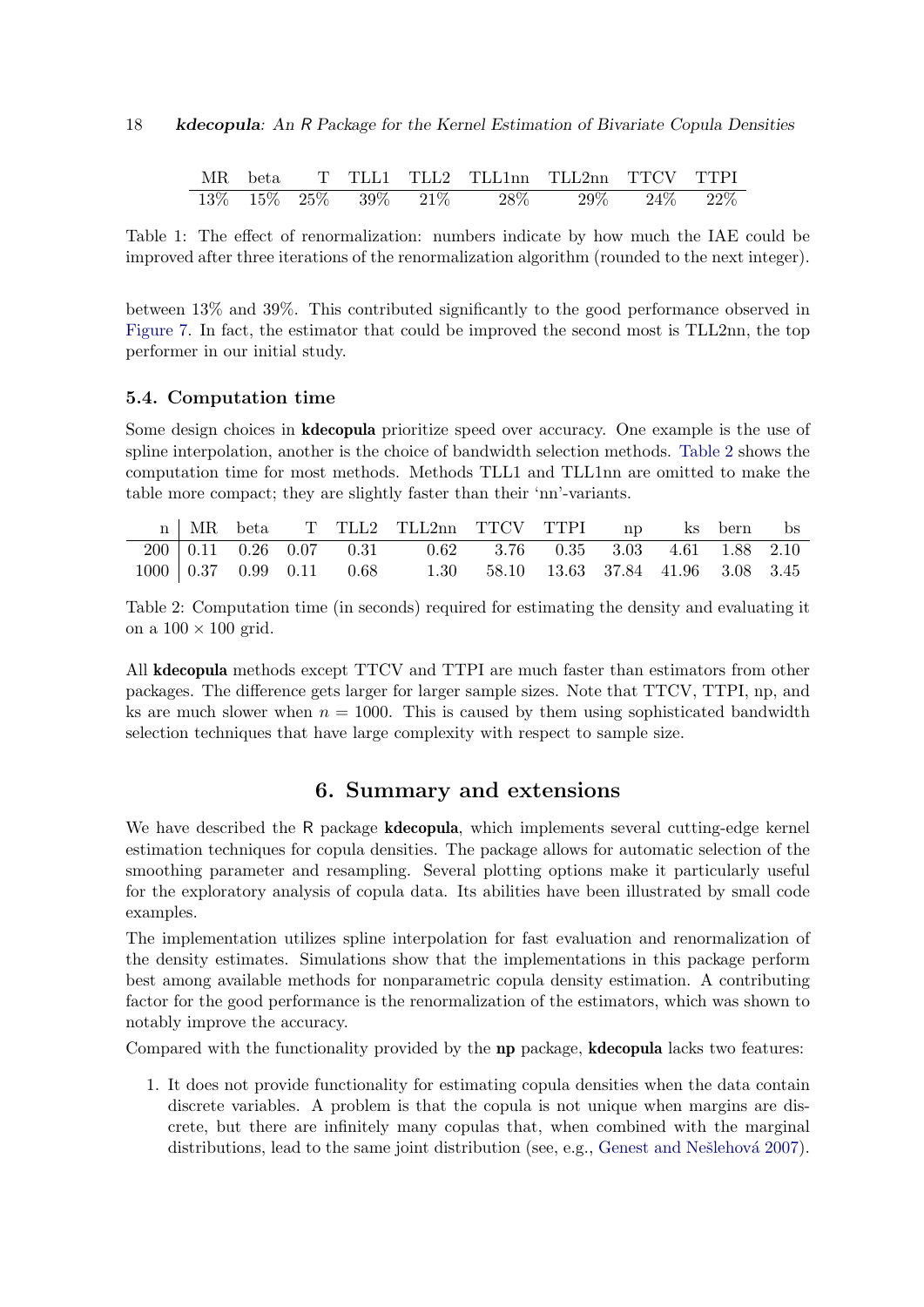#### Thomas Nagler 19

It is unclear which of these copulas shall be estimated and how to justify the choice. Additionally, estimating a copula from discrete data necessarily involves modeling of the marginal distributions, which is deliberately avoided in kdecopula.

2. It does not allow for more than two variables. One major issue is that kdecopula uses interpolation to evaluate and renormalize the estimators. In more than two dimensions the number of grid points explodes rapidly and renders the interpolation approach infeasible.

A kdecopula-based solution for both points is the kdevine package [\(Nagler 2017b\)](#page-19-13). It implements a kernel estimator of general multivariate densities based on vine copulas [\(Nagler and](#page-19-14) [Czado 2016\)](#page-19-14), which use marginal densities and bivariate copulas as building blocks. Continuous convolution [\(Nagler 2017a\)](#page-19-15) is used to handle discrete variables, which induces copulas similar to the multilinear copula (see, Genest and Nešlehová 2007; Genest, Nešlehová, Rémillard [et al.](#page-19-16) [2014\)](#page-19-16).

# Acknowledgments

This work was partially supported by the German Research Foundation (DFG grant CZ 86/5- 1). The author wants to thank two anonymous referees for many remarks and suggestions that considerably improved the article and software.

# References

- <span id="page-18-6"></span>Aas K, Czado C, Frigessi A, Bakken H (2009). "Pair-copula Constructions of Multiple Dependence." Insurance: Mathematics and Economics, 44(2), 182–198.
- <span id="page-18-2"></span>Aitken CGG, Lucy D (2004). "Evaluation of Trace Evidence in the Form of Multivariate Data." Journal of the Royal Statistical Society C,  $53(1)$ ,  $109-122$ . ISSN 1467-9876.
- <span id="page-18-7"></span>Bilgrau AE, Eriksen PS, Rasmussen JG, Johnsen HE, Dybkær K, Bøgsted M (2016). "GMCM: Unsupervised Clustering and Meta-Analysis Using Gaussian Mixture Copula Models." Journal of Statistical Software, 70(2), 1–23.
- <span id="page-18-4"></span>Charpentier A, Fermanian JD, Scaillet O (2006). "The Estimation of Copulas: Theory and Practice." In J Rank (ed.), *Copulas: From theory to application in finance*. Risk Books.
- <span id="page-18-0"></span>Cherubini U, Luciano E, Vecchiato W (2004). Copula Methods in Finance. Wiley finance series. John Wiley & Sons.
- <span id="page-18-5"></span>Devroye L, Györfi L (1985). Nonparametric Density Estimation: The  $L_1$  View. John Wiley & Sons.
- <span id="page-18-3"></span>Duong T (2014). ks: Kernel Smoothing. R package version 1.9.3, URL [http://CRAN.](http://CRAN.R-project.org/package=ks) [R-project.org/package=ks](http://CRAN.R-project.org/package=ks).
- <span id="page-18-1"></span>Elidan G (2013). "Copulas in Machine Learning." In P Jaworski, F Durante, WK Härdle (eds.), Copulae in Mathematical and Quantitative Finance, volume 213 of Lecture Notes in Statistics, pp. 39–60. Springer-Verlag Berlin Heidelberg.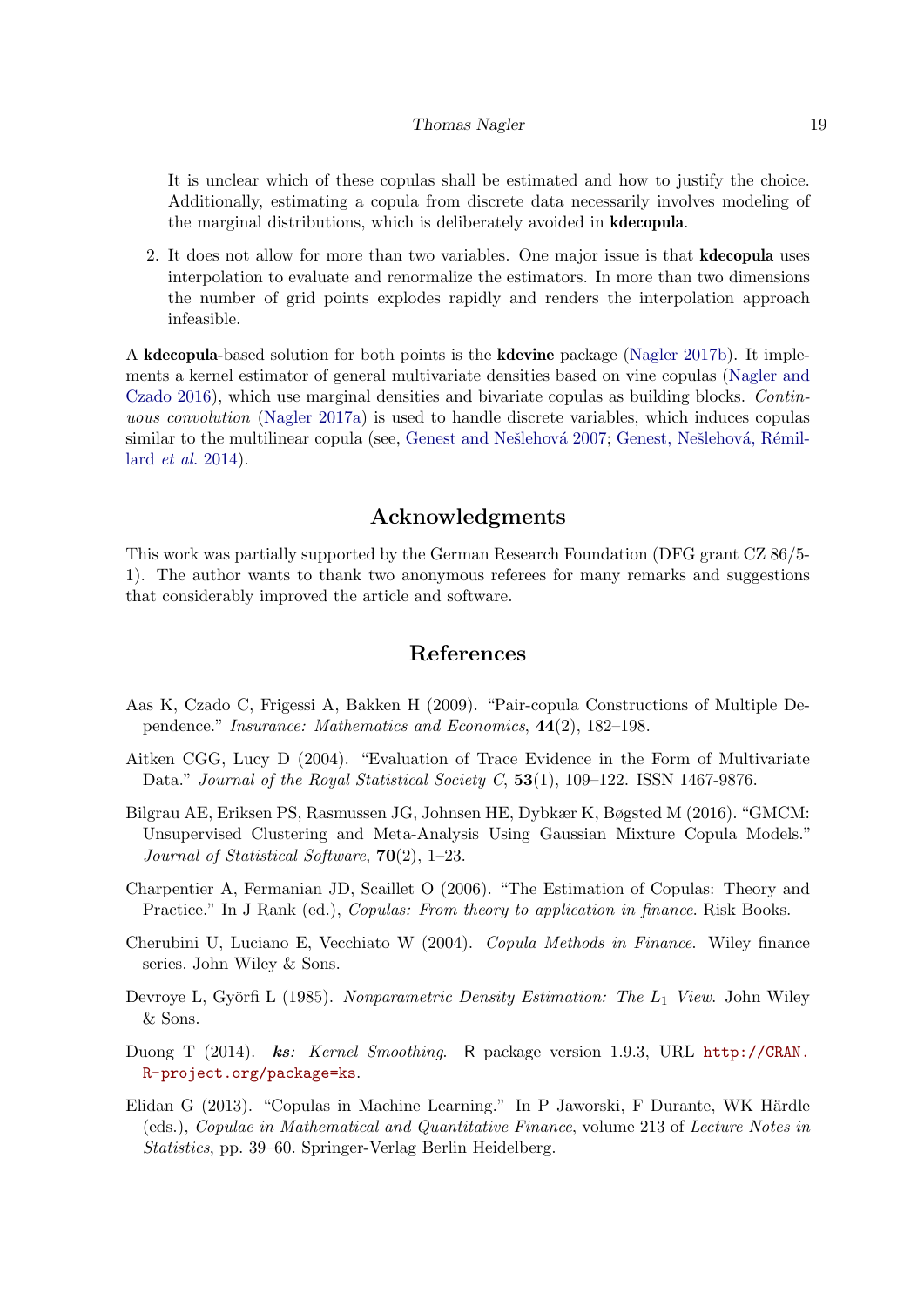- 20 kdecopula: An R Package for the Kernel Estimation of Bivariate Copula Densities
- <span id="page-19-4"></span>Geenens G, Charpentier A, Paindaveine D (2017). "Probit Transformation for Nonparametric Kernel Estimation of the Copula Density." Bernoulli, 23(3), 1848–1873. [doi:10.3150/](http://dx.doi.org/10.3150/15-BEJ798) [15-BEJ798](http://dx.doi.org/10.3150/15-BEJ798). URL <http://dx.doi.org/10.3150/15-BEJ798>.
- <span id="page-19-12"></span>Genest C, Nešlehová J (2007). "A Primer on Copulas for Count Data." Astin Bulletin,  $37(02)$ , 475–515.
- <span id="page-19-16"></span>Genest C, Nešlehová JG, Rémillard B, et al. (2014). "On the Empirical Multilinear Copula Process for Count Data." Bernoulli, 20(3), 1344-1371.
- <span id="page-19-8"></span>Genest C, Verret F (2005). "Locally Most Powerful Rank Tests of Independence for Copula Models." Journal of Nonparametric Statistics, 17(5), 521–539. [doi:10.1080/](http://dx.doi.org/10.1080/10485250500038926) [10485250500038926](http://dx.doi.org/10.1080/10485250500038926).
- <span id="page-19-2"></span>Gijbels I, Mielniczuk J (1990). "Estimating the Density of a Copula Function." Communications in Statistics - Theory and Methods,  $19(2)$ , 445–464.
- <span id="page-19-10"></span>Gijbels I, Omelka M, Sznajder D (2010). "Positive Quadrant Dependence Tests for Copulas." Canadian Journal of Statistics, 38(4), 555–581.
- <span id="page-19-11"></span>Habermann C, Kindermann F (2007). "Multidimensional Spline Interpolation: Theory and Applications." *Computational Economics*, **30**(2), 153–169.
- <span id="page-19-1"></span>Hayfield T, Racine JS (2008). "Nonparametric Econometrics: The np Package." Journal of Statistical Software, 27(5). URL <http://www.jstatsoft.org/v27/i05/>.
- <span id="page-19-6"></span>Hofert M, Lemieux C (2015). **qrng**: (Randomized) Quasi-Random Number Generators. R package version 0.0-2, URL <https://CRAN.R-project.org/package=qrng>.
- <span id="page-19-9"></span>Joe H (1989). "Relative Entropy Measures of Multivariate Dependence." Journal of the American Statistical Association, 84(405), 157–164.
- <span id="page-19-7"></span>Joe H (2014). Dependence Modeling with Copulas. Chapman & Hall/CRC.
- <span id="page-19-0"></span>Kie JG, Matthiopoulos J, Fieberg J, Powell RA, Cagnacci F, Mitchell MS, Gaillard JM, Moorcroft PR (2010). "The Home-range Concept: Are Traditional Estimators Still Relevant with Modern Telemetry Technology?" Philosophical Transactions of the Royal Society B, 365(1550), 2221–2231. [doi:10.1098/rstb.2010.0093](http://dx.doi.org/10.1098/rstb.2010.0093).
- <span id="page-19-5"></span>Loader C (2013). *locfit: Local Regression, Likelihood and Density Estimation*. R package version 1.5-9.1, URL <http://CRAN.R-project.org/package=locfit>.
- <span id="page-19-3"></span>Nagler T (2014). *Kernel Methods for Vine Copula Estimation*. Master's thesis, Technische Universität München.
- <span id="page-19-15"></span>Nagler T (2017a). "A Generic Approach to Nonparametric Function Estimation with Mixed Data." unpublished manuscript.
- <span id="page-19-13"></span>Nagler T (2017b). kdevine: Multivariate Kernel Density Estimation with Vine Copulas. R package version 0.4.0, URL <https://github.com/tnagler/kdevine>.
- <span id="page-19-14"></span>Nagler T, Czado C (2016). "Evading the curse of dimensionality in nonparametric density estimation with simplified vine copulas." Journal of Multivariate Analysis, 151, 69–89.